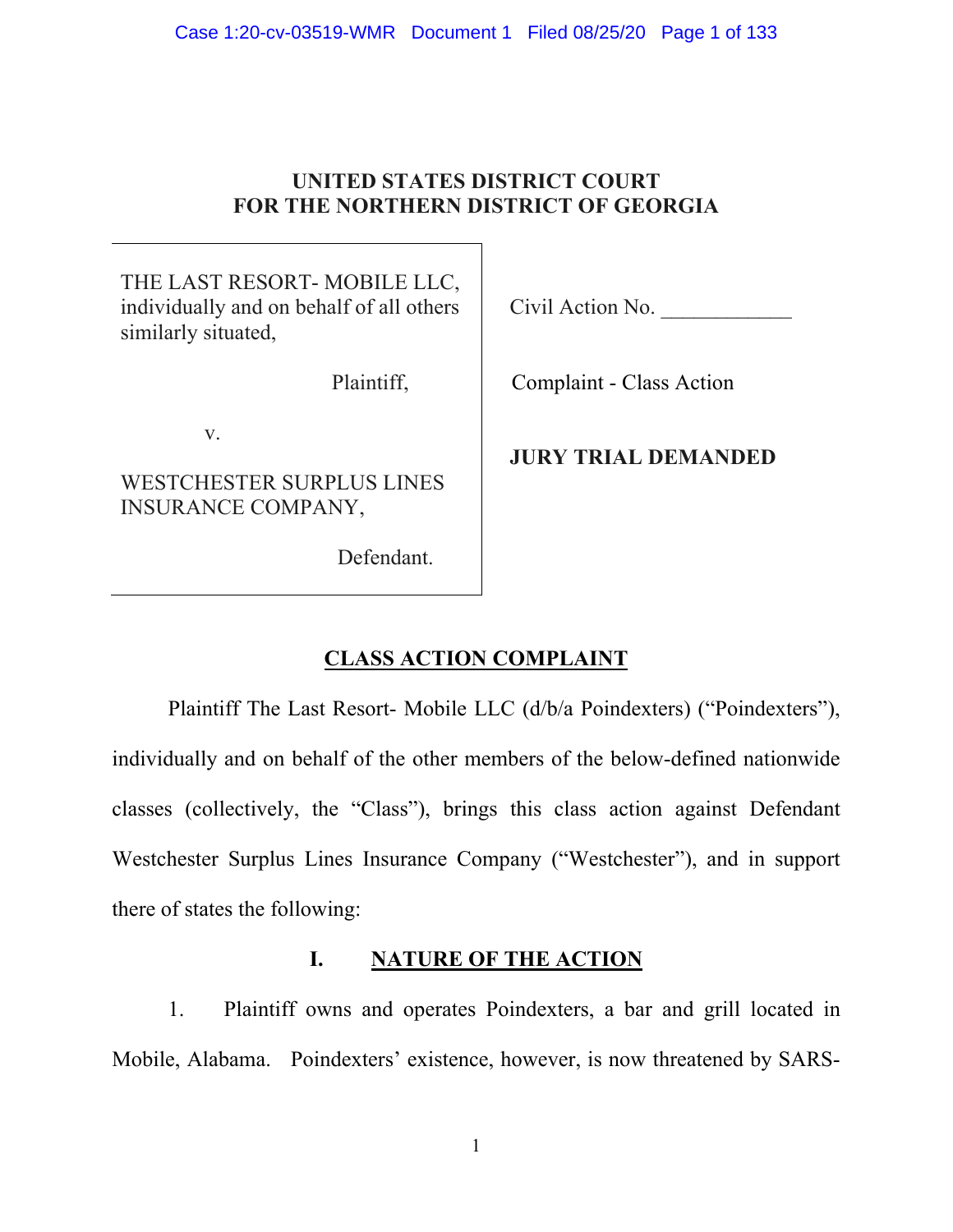CoV-2, sometimes called "Coronavirus" or by one of the names of the disease that it causes and that spreads it. For ease of reference, SARS-CoV-2 will be referred to as "COVID-19" herein.

2. To protect its business in the event that it suddenly had to suspend operations for reasons outside of its control, or in order to prevent further property damage, Plaintiff purchased insurance coverage from Westchester, including property coverage, as set forth in Westchester's Business Income (And Extra Expense) Coverage Form (Form No. CP 00 30 10 12) ("Special Property Coverage Form").

3. Westchester's Special Property Coverage Form provides "Business Income" coverage, which promises to pay for loss due to the necessary suspension of operations caused by physical loss of or damage to the insured premises.

4. Westchester's Special Property Coverage Form also provides "Civil Authority" coverage, which promises to pay for actual loss of Business income and necessary Extra Expense caused by the action of a civil authority that prohibits access to the insured premises because of damage at other property.

5. Westchester's Special Property Coverage Form also provides "Extra Expense" coverage, which promises to pay the expense incurred to minimize the suspension of business and to continue operations.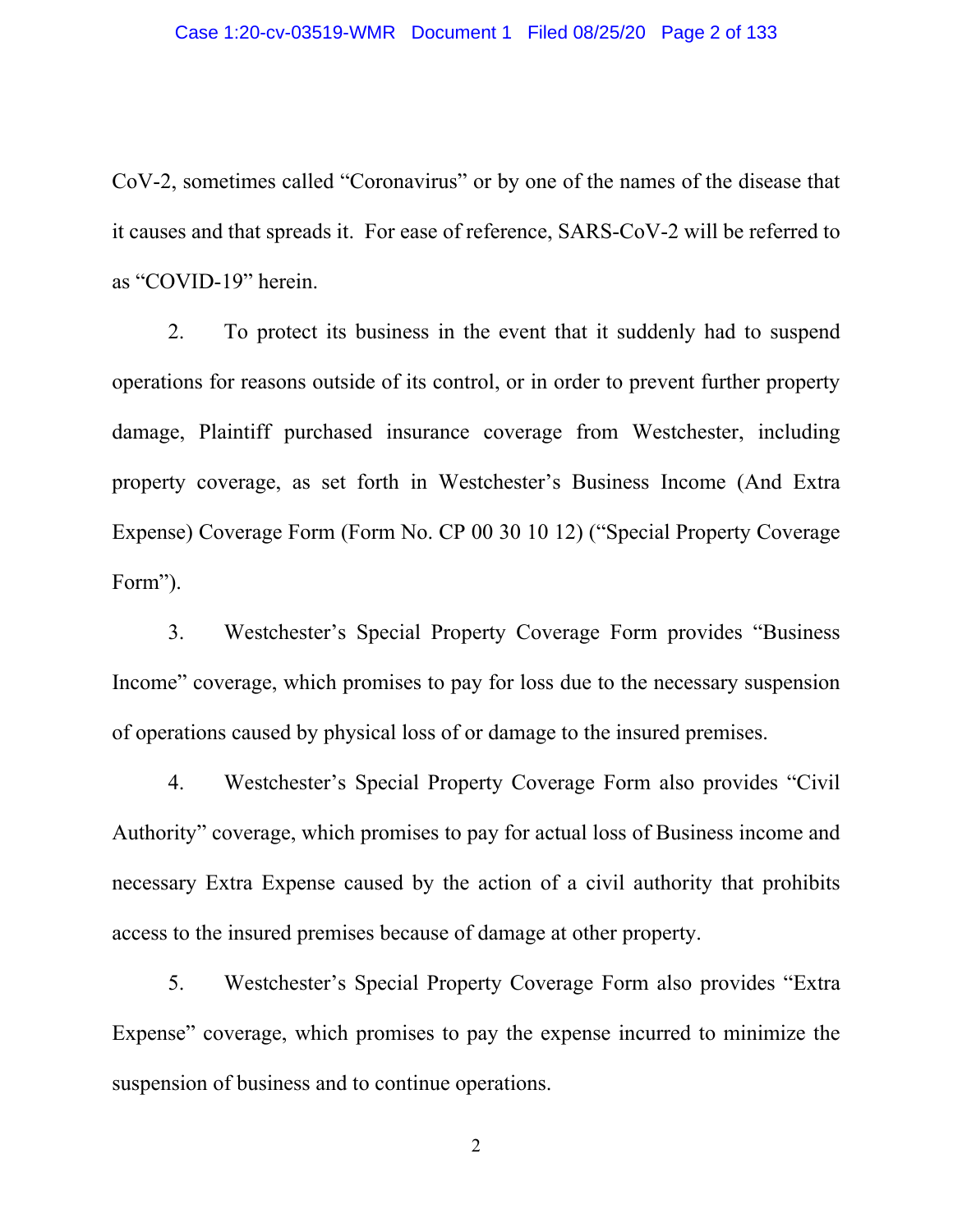6. Westchester's Special Property Coverage Form, under a section entitled "Duties in the Event of Loss" mandates that Westchester's insureds "must see that the following are done in the event of loss. . . [t]ake all reasonable steps to protect the Covered Property from further damage, and keep a record of your expenses necessary to protect the Covered Property, for consideration in the settlement of the claim."

7. Unlike many policies that provide Business Income coverage (also referred to as "business interruption" coverage), Westchester's Special Property Coverage Form does not include, and is not subject to, any exclusion for losses caused by viruses or communicable diseases.

8. Plaintiff was forced to suspend or reduce business at its restaurant and bar due to COVID-19 (a.k.a. the "coronavirus" or "SARS-CoV-2") and the resultant Closure Orders mandating the closure of businesses like Poindexters for on-site services, as well as in order to take necessary steps to prevent further damage and minimize the suspension of business and continue operations.

9. The presence of COVID-19 on property damages the property. It makes it unsafe.

10. Moreover, due to COVID-19, Plaintiff's property at Poindexters has suffered direct physical loss and damage under the plain meaning of those words.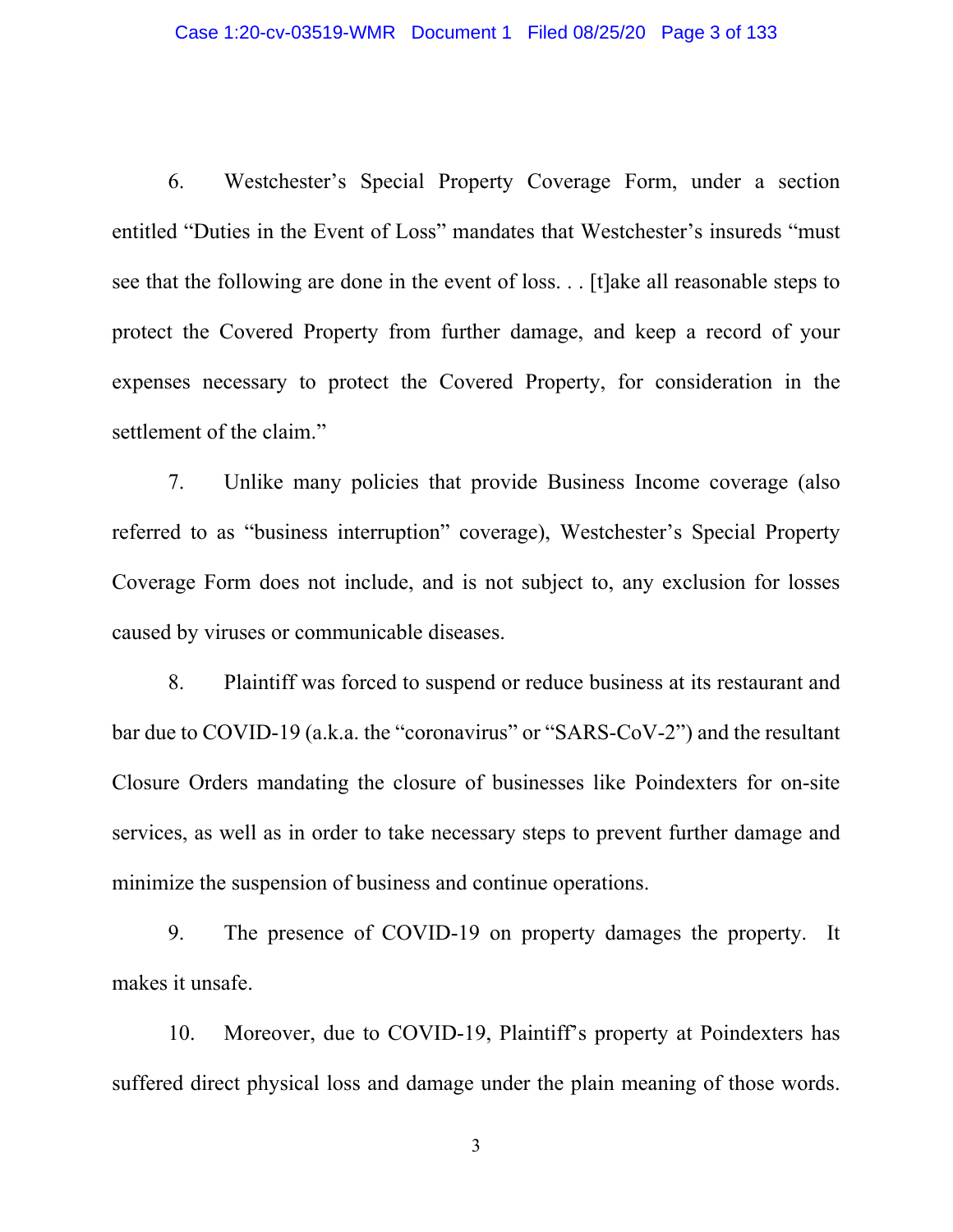COVID-19 has impaired Plaintiff's property by making it unusable in the way that it had been used before COVID-19.

11. For months, Poindexters was limited to serving carry-out. Instead of being able to pack in patrons, Poindexters can now, at most, only (1) serve takeout or (2) serve a severely limited number of customers at any one time, provided that tables are spaced for six feet social distancing. To do anything else would lead to the emergence or reemergence of COVID-19 at the restaurants. Until COVID-19 was brought even slightly under control, even such limited use as this was not possible.

12. The loss is "direct." Poindexters is not, for example, asking Westchester to reimburse Poindexters after someone obtained a judgment against Poindexters for getting them sick. Rather, Poindexters directly lost the functionality of its property for business purposes due to COVID-19.

13. The loss is "physical." The physical space of Plaintiff's property is unable to function in the manner in which it had previously functioned prior to the COVID-19 pandemic. Also, the loss is physical because COVID-19 is transmittable in aerosols and on physical surfaces. The probability of illness prevents the functioning of the physical space in no different of a way than how, on a rainy day,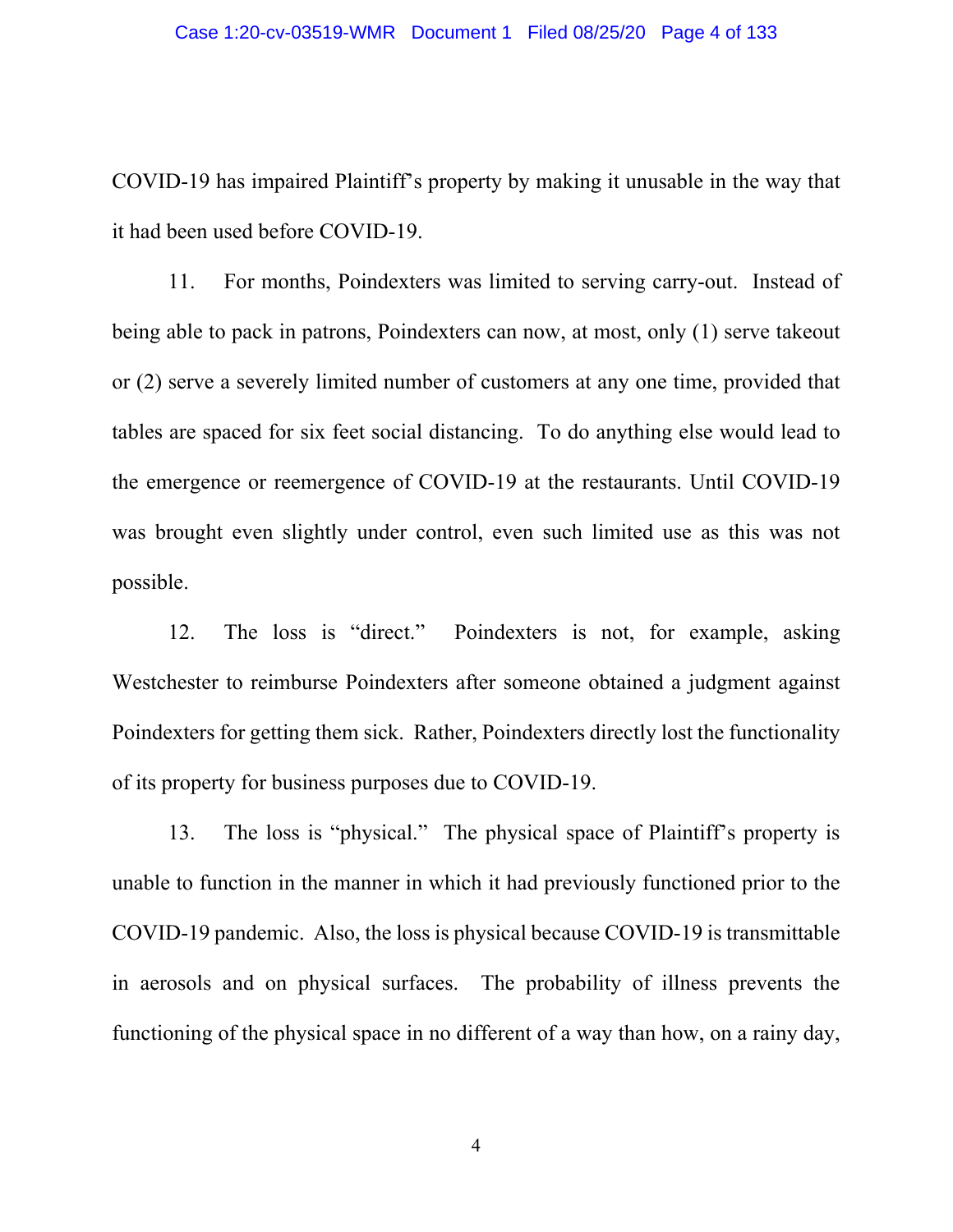an open roof caused by a tornado would make the interior space of a business unusable.

14. The loss is a "loss." Poindexters has lost the use and function of physical space. While its property could once accommodate many, now they can physically only accommodate a few.

15. Westchester has, on a widescale and uniform basis, refused to pay its insureds under its Business Income, Civil Authority, Extra Expense, and Sue and Labor coverages for losses suffered due to COVID-19, any orders by civil authorities that have required the necessary suspension of business, and any efforts to prevent further property damage or to minimize the suspension of business and continue operations.

#### **II.** JURISDICTION AND VENUE

16. This Court has jurisdiction over this action pursuant to 28 U.S.C. § 1332(d), because Plaintiff and Defendant are citizens of different states, and because: (a) the Class consists of at least 100 members; (b) the amount in controversy exceeds \$5,000,000 exclusive of interest and costs; and (c) no relevant exceptions apply to this claim.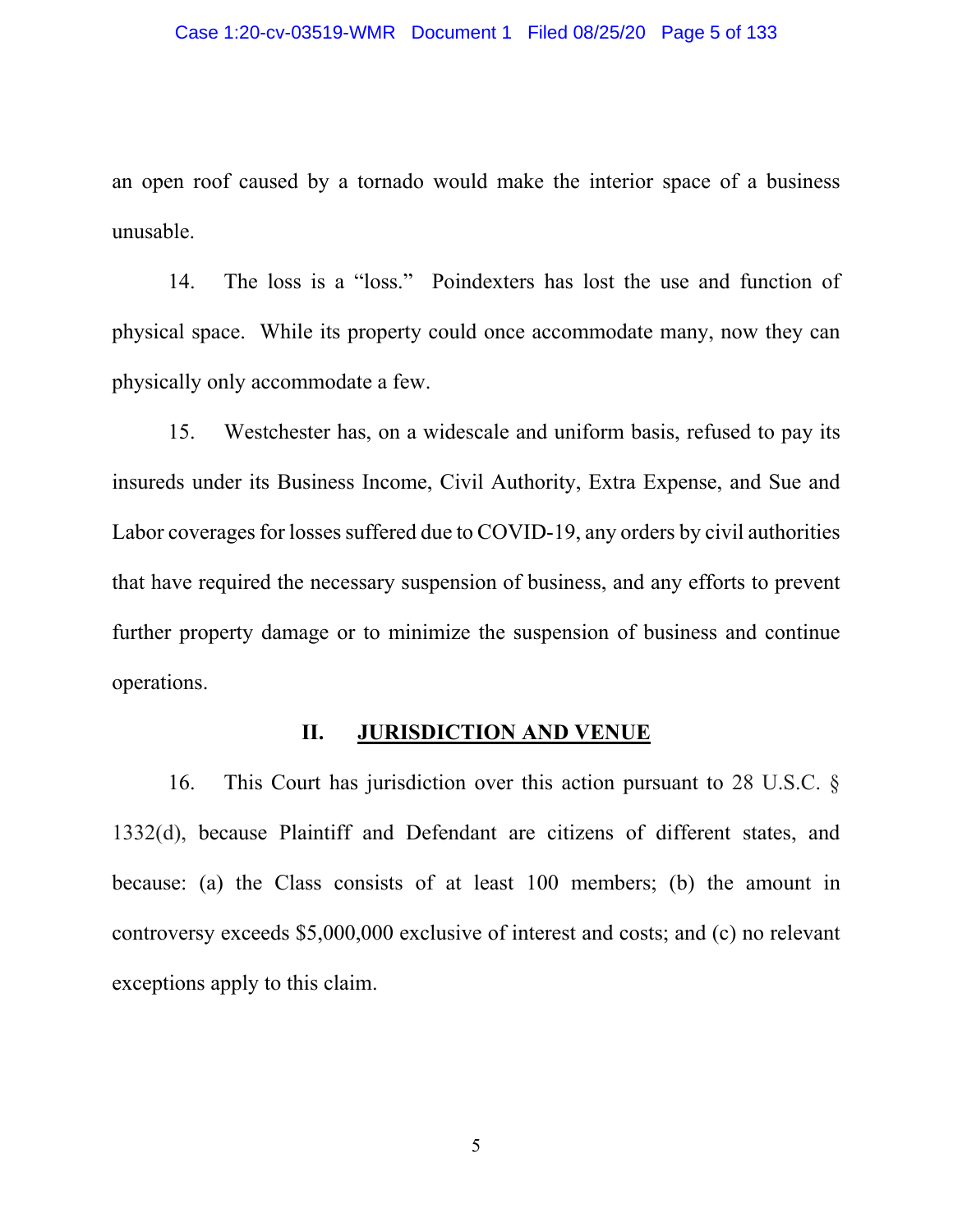17. This Court has personal jurisdiction over Defendant because Westchester is organized under the laws of Georgia and maintains its principal place of business within the State of Georgia.

18. Venue is proper in this District under 28 U.S.C. § 1391, because Defendant resides in this District and a substantial portion of the acts and conduct giving rise to the claims occurred within the District.

#### **III. THE PARTIES**

*19.* Plaintiff The Last Resort- Mobile LLC is a limited liability company organized and existing under the laws of Alabama, which is located at 5955 Old Shell Road, Mobile, Alabama 36608.

20. Upon information and belief, Defendant Westchester Surplus Lines Insurance Company is an insurance company organized under the laws of Georgia, with its principal place of business at 11575 Great Oaks Way, Suite 200, Alpharetta, Georgia 30022. At all times material hereto, Westchester conducted and transacted business through the selling and issuing of insurance policies within Alabama, including, but not limited to, selling and issuing property and business coverage to Plaintiff.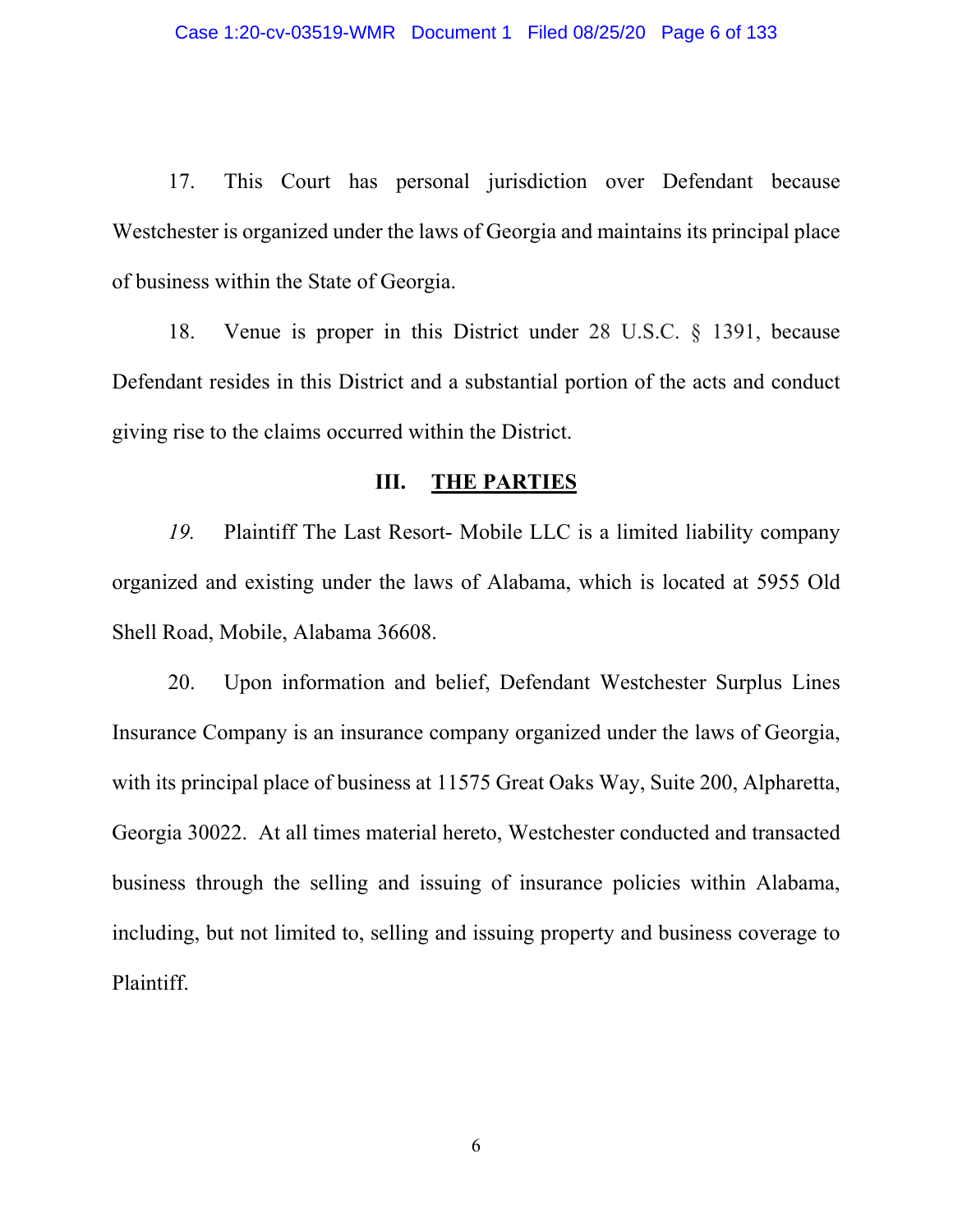#### **IV. FACTUAL BACKGROUND**

#### *A. The Special Property Coverage Form*

21. In return for the payment of a premium, Westchester issued Policy Number F15253113 001 to Plaintiff for a policy period of January 24, 2020, to January 24, 2021, including a Business Income (And Extra Expense) Coverage Form (For Number CP 00 30 10 12). Policy Number F15253113 001 is attached hereto as Exhibit A. Plaintiff has performed all of its obligations under Policy Number F15253113 001, including the payment of premiums. The Covered Property, with respect to the Special Property Coverage Form, is Poindexters at 5955 Old Shell Road, Mobile, Alabama 36608.

22. In many parts of the world, property insurance is sold on a specific peril basis. Such policies cover a risk of loss if that risk of loss is specifically listed (e.g., hurricane, earthquake, H1N1, etc.). Most property policies sold in the United States, however, including those sold by Westchester, are all-risk property damage policies. These types of policies cover all risks of loss except for risks that are expressly and specifically excluded. With respect to the Special Property Coverage Form provided to Plaintiff, Westchester agreed to pay "Covered Causes of Loss," meaning "direct physical loss" to Covered Property "unless the loss is excluded or limited" by the policy.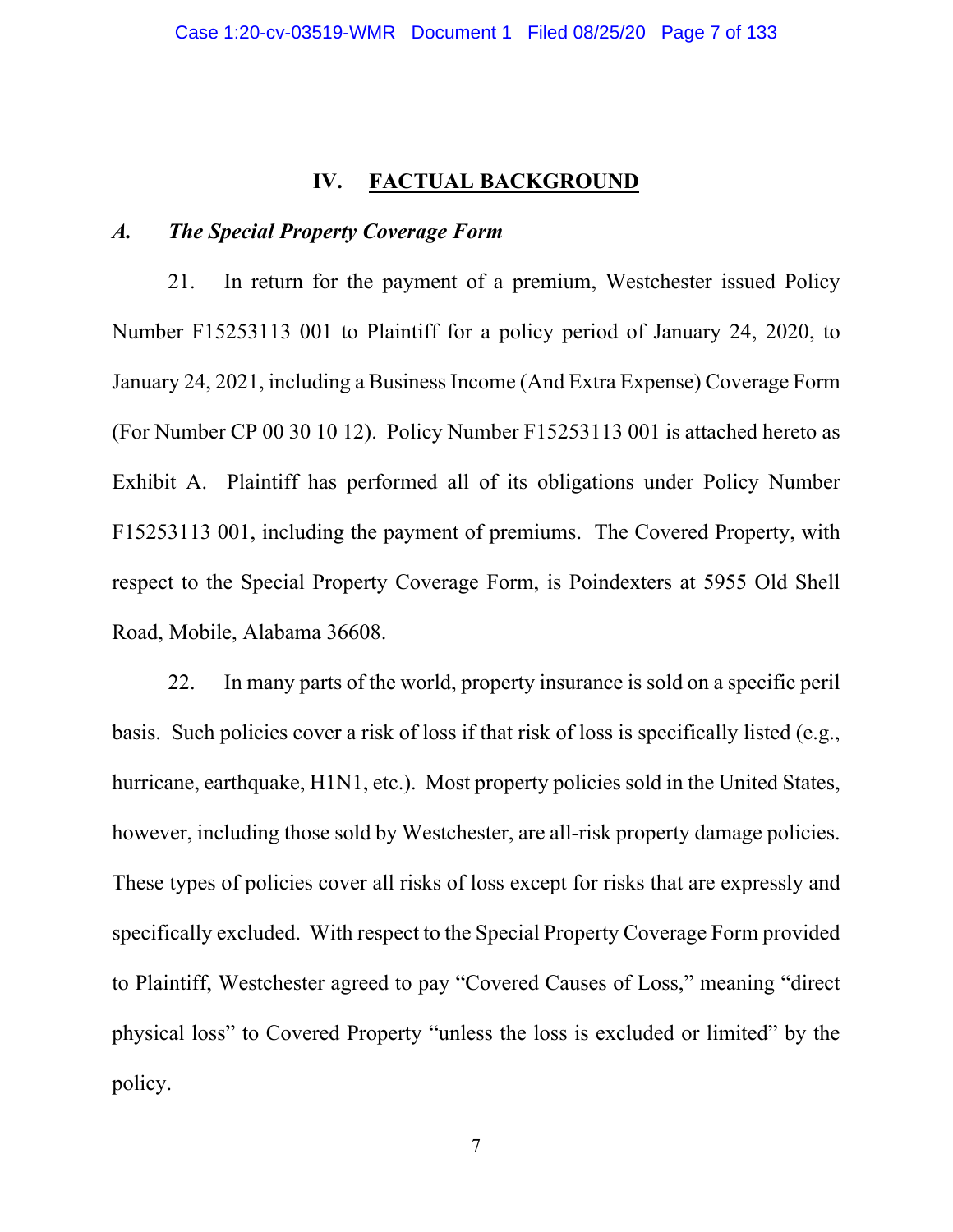23. In the policy, Westchester did not exclude or limit coverage for losses from the spread of viruses or communicable diseases.

24. Losses due to COVID-19 are a Covered Cause of Loss under Westchester policies with the Special Property Coverage Form.

25. In the Special Property Coverage Form, Westchester agreed to pay for its insureds' actual loss of Business Income sustained due to the necessary suspension of its operations during the "period of restoration" caused by direct physical loss or damage. A "slowdown or cessation" of business activities at the Covered Property is a "suspension" under the policy, for which Westchester agreed to pay for loss of Business Income during the "period of restoration" that begins seventy-two hours after the time of direct physical loss.

26. "Business Income" means net income (net profit or loss before income taxes) that Plaintiff and the other Class Members would have earned or incurred, as well as continuing normal operating expenses incurred.

27. Plaintiff and the other Class Members' Covered Property suffered direct physical loss or damage. Due to COVID-19, their Covered Property has become unsafe, and thus does not function, for its intended purpose. Their Covered Properties' business functions have been impaired. If they were to conduct business as usual, the disease and virus would show up and people would get sick. This is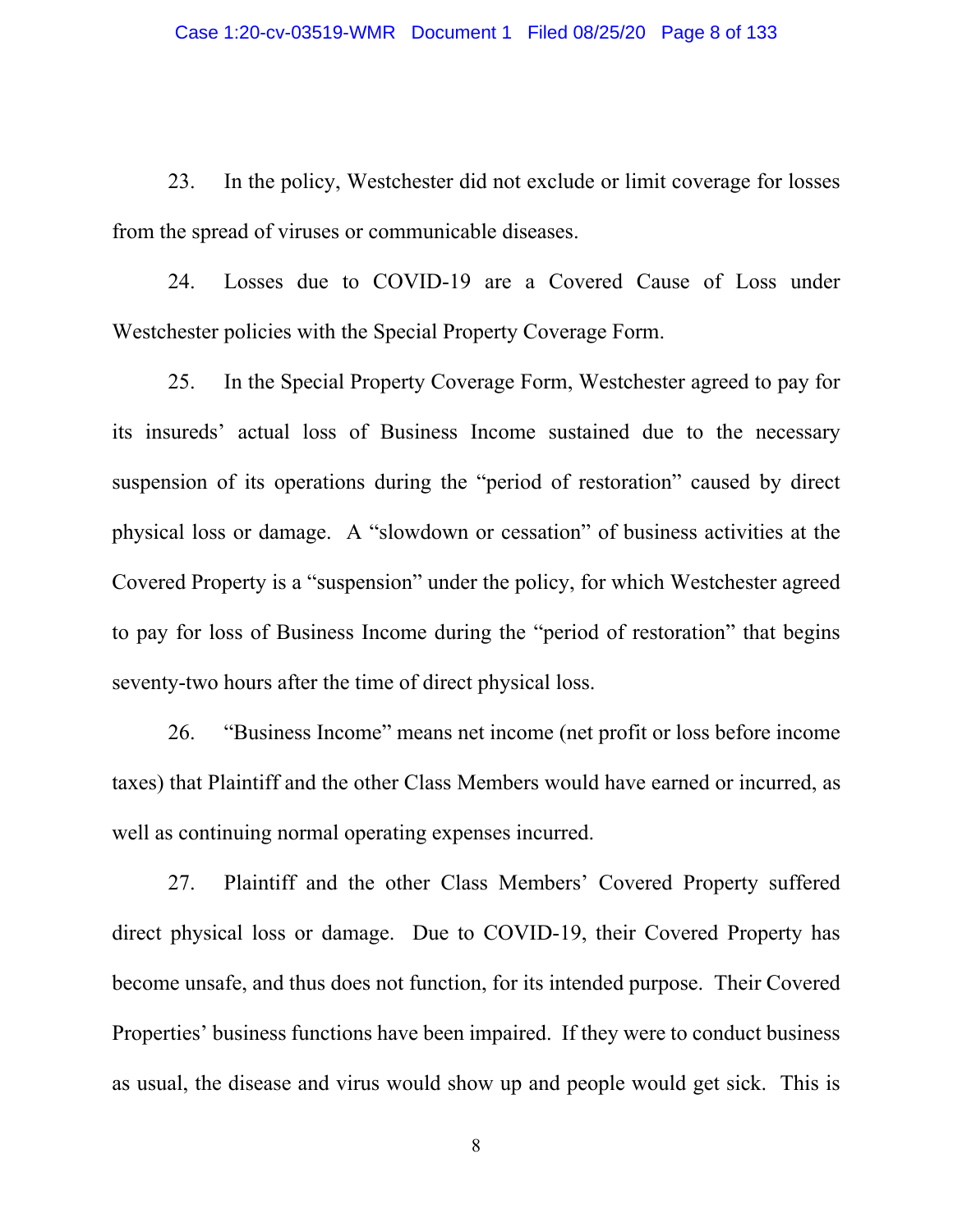not a non-physical or remote loss such as one occasioned by a breach of contract, loss of a market, or the imposition of a governmental penalty.

28. The presence of virus or disease can constitute physical damage to property, as the insurance industry has recognized since at least 2006. When preparing so-called "virus" exclusions to be placed in some policies, but not others, the insurance industry drafting arm, Insurance Services Office ("ISO"), circulated a statement to state insurance regulators that included the following:

> Disease-causing agents may render a product impure (change its quality or substance), or enable the spread of disease by their presence on interior building surfaces or the surfaces of personal property. When disease-causing viral or bacterial contamination occurs, potential claims involve the cost of replacement of property (for example, the milk), cost of decontamination (for example, interior building surfaces), and business interruption (time element) losses. Although building and personal property could arguably become contaminated (often temporarily) by such viruses and bacteria, the nature of the property itself would have a bearing on whether there is actual property damage. An allegation of property damage may be a point of disagreement in a particular case.

29. Plaintiff and the other Class Members' Covered Property suffered direct physical loss or damage in the manner insurers anticipated in paragraph 28 above, as well.

30. In the Special Property Coverage Form, Westchester also agreed to pay necessary Extra Expense that its insureds incur during the "period of restoration"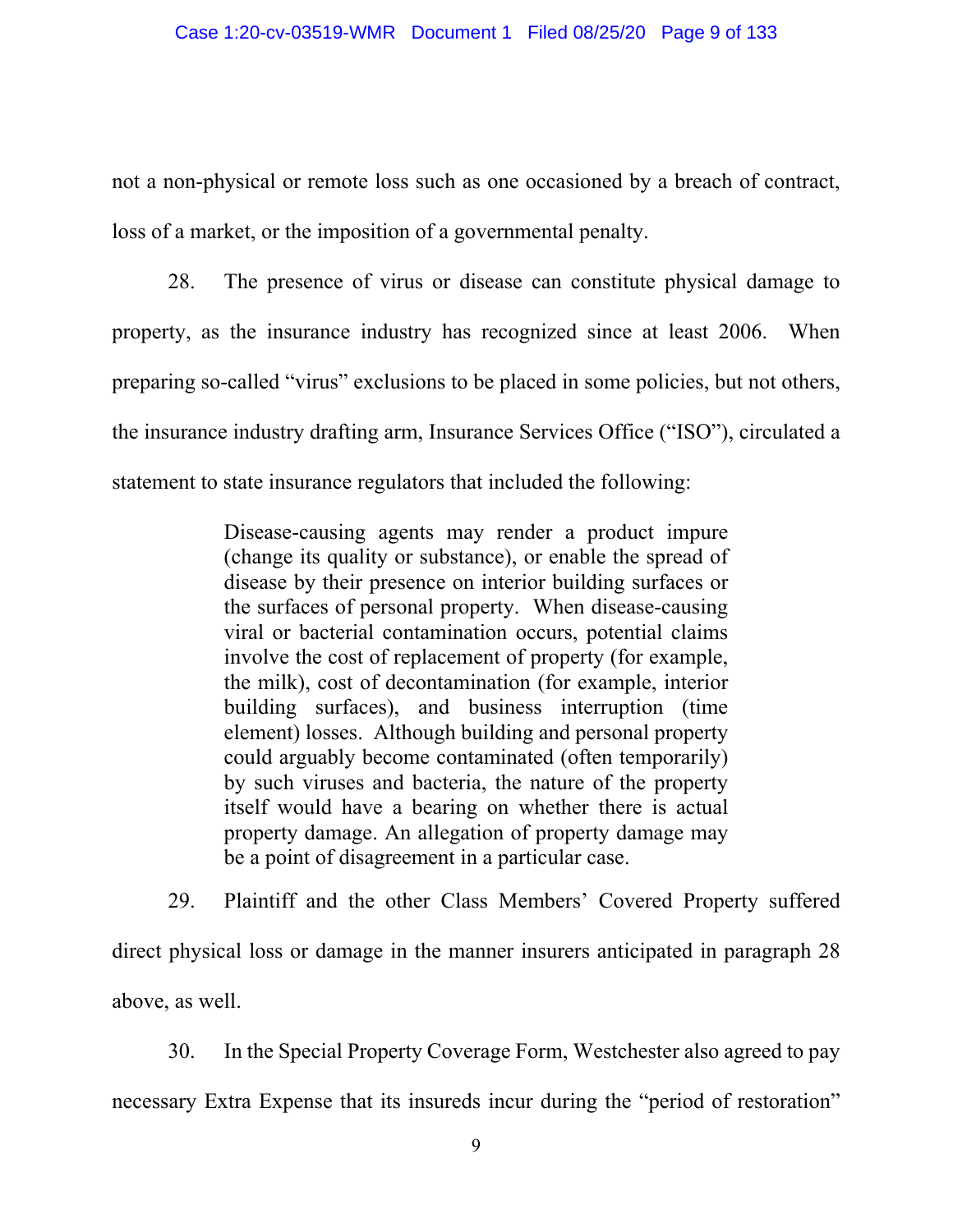that the insureds would not have incurred if there had been no direct loss or damage to the Covered Property.

31. "Extra Expense" includes expenses to avoid or minimize the suspension of business, continue operations, and to repair or replace property.

32. Westchester also agreed to "pay for the actual loss of Business Income" that its insureds sustain and necessary Extra Expense "caused by action of civil authority that prohibits access to" the Covered Property when a Covered Cause of Loss causes damage to property other than the Covered Property, the civil authority prohibits access to property immediately surrounding the damaged property, the Covered Property is within the prohibited area, and the civil authority action is taken "in response to dangerous physical conditions."

33. COVID-19 caused damage to property near Plaintiff's Covered Property and the Covered Property of the other Class Members in the same manner described above that it did so with Plaintiff's Covered Property.

34. Westchester's Special Property Coverage Form, under a section entitled "Duties in the Event of Loss" mandates that Westchester's insureds "must see that the following are done in the event of loss. . . [t]ake all reasonable steps to protect the Covered Property from further damage, and keep a record of your expenses necessary to protect the Covered Property, for consideration in the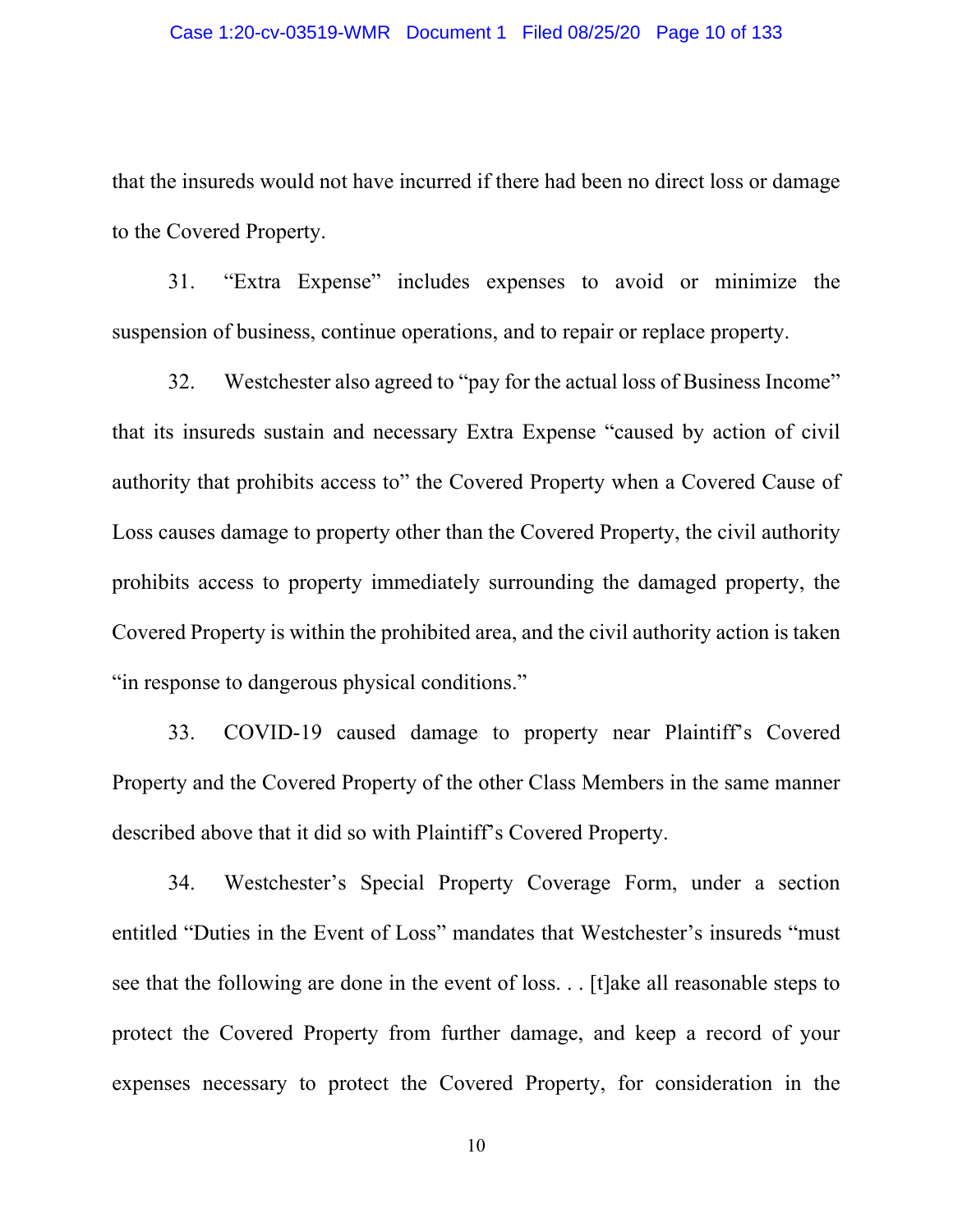settlement of the claim." This type of coverage has historically been known as "sue and labor" coverage or a "sue and labor" provision, and property policies have long provided coverage for these types of expenses.

35. Losses caused by COVID-19 and the related orders issued by local, state, and federal authorities triggered the Business Income, Extra Expense, Civil Authority, and Sue and Labor provisions of the Westchester policy.

36. Indeed, many governmental bodies specifically found that COVID-19 causes property damage when issuing stay at home orders. *See* N.Y.C. Emergency Exec. Order No. 100, at 2 (Mar.  $16$ , 2020)<sup>1</sup> (emphasizing the virulence of COVID-19 and that it "physically is causing property loss and damage"); Broward Cty. Fla. Administrator's Emergency Order No. 20-01, at 2 (Mar. 22, 2020)<sup>2</sup> (noting that COVID-19 "constitutes a clear and present threat to the lives, health, welfare, and safety of the people of Broward County"); Harris Cty. Tex. Office of Homeland Security & Emergency Mgmt., Order of Cty. J. Lina Hidalgo, at 2 (Mar. 24, 2020)3 (emphasizing that the COVID-19 virus can cause "property loss or damage" due to its contagious nature and transmission through "person-to-person contact, especially in group settings"); Napa Cty. Cal. Health & Human Service Agency, Order of the

<sup>&</sup>lt;sup>1</sup> https://www1.nyc.gov/assets/home/downloads/pdf/executive-orders/2020/eeo-100.pdf

<sup>&</sup>lt;sup>2</sup> https://www.broward.org/CoronaVirus/Documents/BerthaHenryExecutiveOrder20-01.pdf

<sup>&</sup>lt;sup>3</sup> https://www.taa.org/wp-content/uploads/2020/03/03-24-20-Stay-Home-Work-Safe-Order\_Harris-County.pdf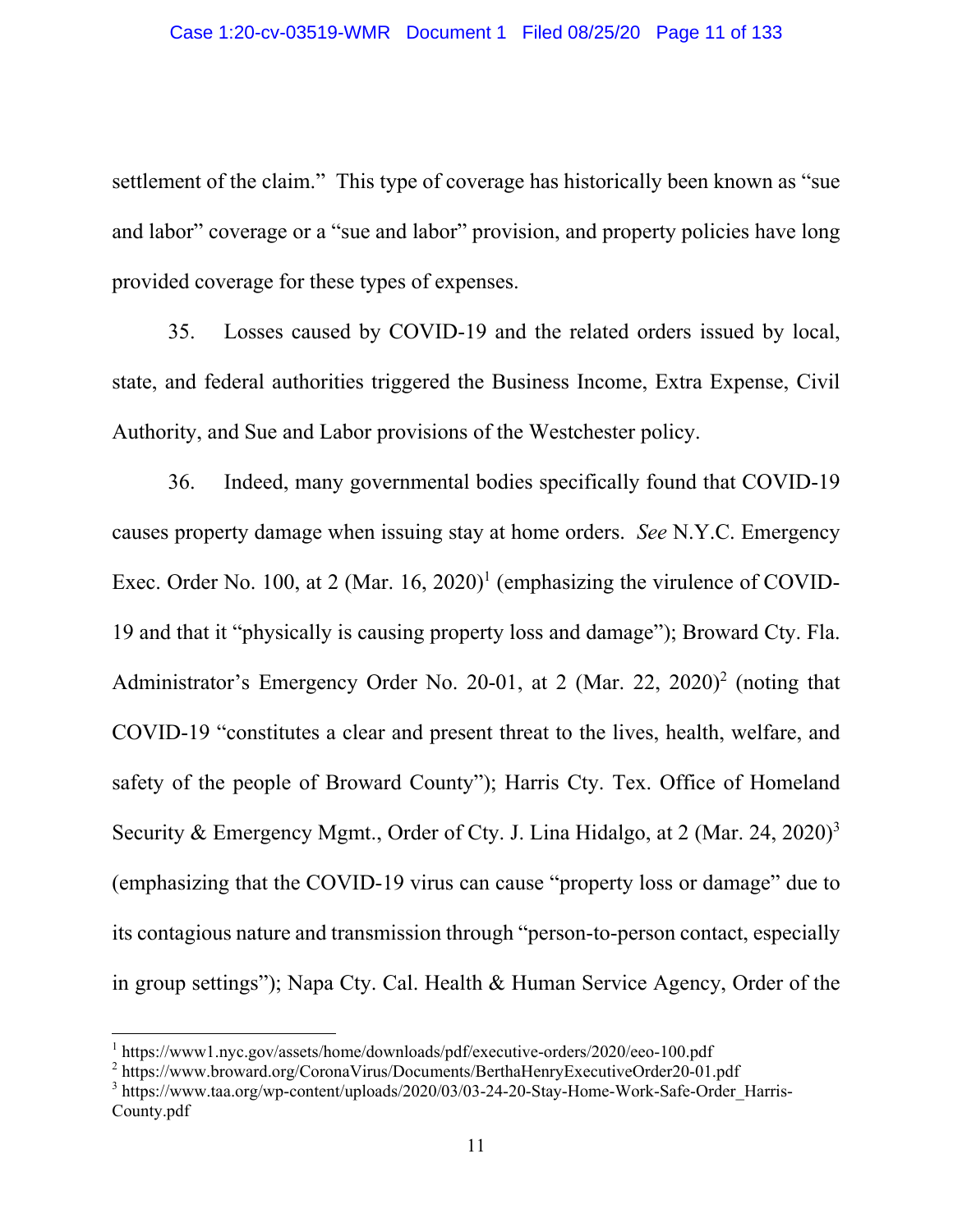Napa Cty. Health Officer (Mar. 18, 2020)<sup>4</sup> (issuing restrictions based on evidence of the spread of COVID-19 within the Bay Area and Napa County "and the physical damage to property caused by the virus"); City of Key West Fla. State of Local Emergency Directive 2020-03, at 2 (Mar. 21, 2020)<sup>5</sup> (COVID-19 is "causing property damage due to its proclivity to attach to surfaces for prolonged periods of time"); City of Oakland Park Fla. Local Public Emergency Action Directive, at 2 (Mar. 19, 2020)<sup>6</sup> (COVID-19 is "physically causing property damage"); Panama City Fla. Resolution No. 20200318.1 (Mar. 18, 2020)<sup>7</sup> (stating that the resolution is necessary because of COVID-19's propensity to spread person to person and because the "virus physically is causing property damage"); Exec. Order of the Hillsborough Cty. Fla. Emergency Policy Group, at 2 (Mar. 27, 2020)<sup>8</sup> (in addition to COVID-19's creation of a "dangerous physical condition," it also creates "property or business income loss and damage in certain circumstances"); Colorado Dep't of Pub. Health & Env't, Updated Public Health Order No. 20-24, at 1 (Mar.  $26, 2020$ <sup>o</sup> (emphasizing the danger of "property loss, contamination, and damage"

<sup>4</sup> https://www.countyofnapa.org/DocumentCenter/View/16687/3-18-2020-Shelter-at-Home-Order

<sup>&</sup>lt;sup>5</sup> https://www.cityofkeywest-fl.gov/egov/documents/1584822002\_20507.pdf

<sup>6</sup> https://oaklandparkfl.gov/DocumentCenter/View/8408/Local-Public-Emergency-Action-Directive-19- March-2020-PDF

<sup>7</sup> https://www.pcgov.org/AgendaCenter/ViewFile/Item/5711?fileID=16604

<sup>8</sup> https://www.hillsboroughcounty.org/library/hillsborough/media-

center/documents/administrator/epg/saferathomeorder.pdf

<sup>&</sup>lt;sup>9</sup> https://www.pueblo.us/DocumentCenter/View/26395/Updated-Public-Health-Order---032620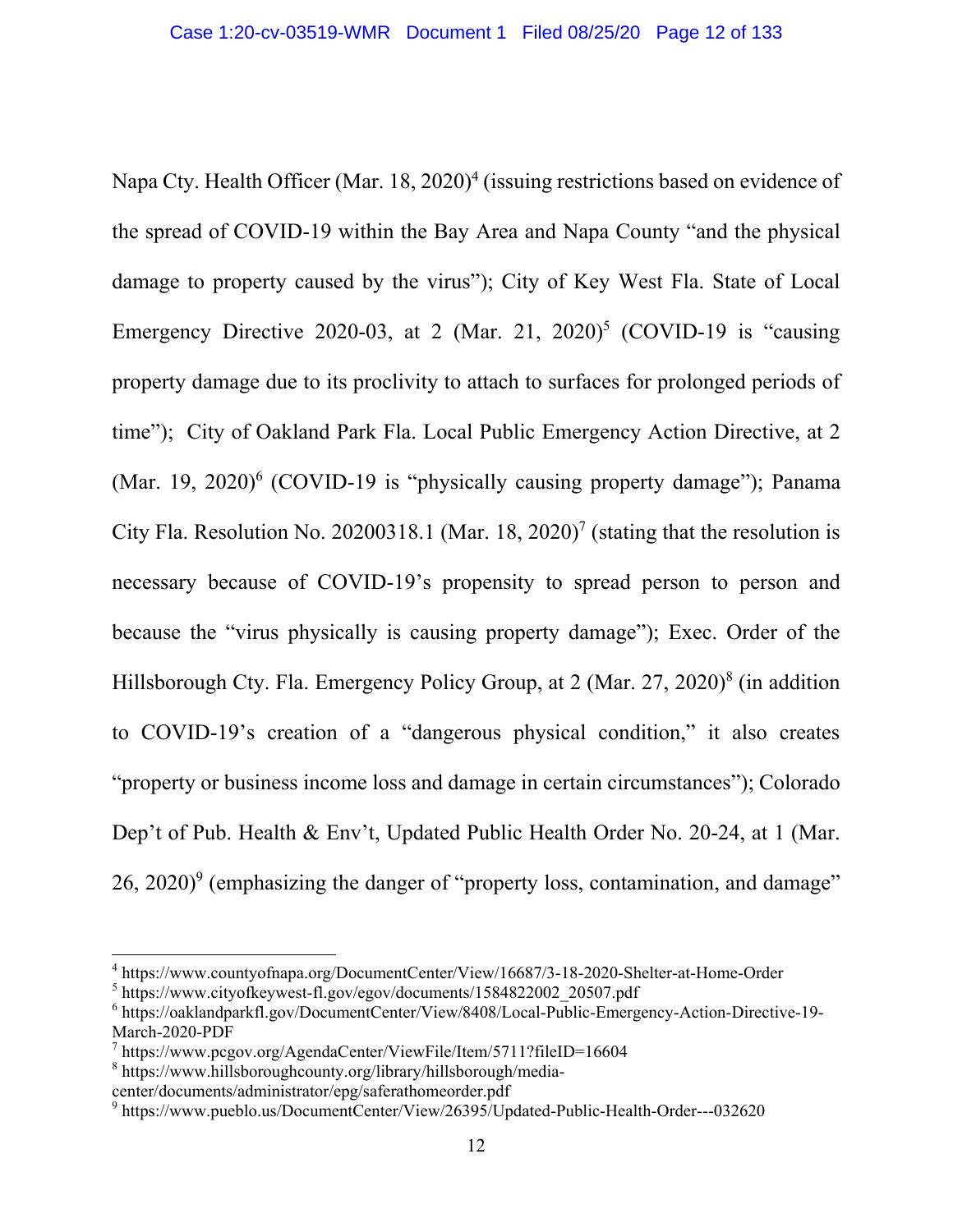due to COVID-19's "propensity to attach to surfaces for prolonged periods of time"); Sixth Supp. to San Francisco Mayoral Proclamation Declaring the Existence of a Local Emergency, 26 (Mar. 27, 2020)<sup>10</sup> ("This order and the previous orders issued during this emergency have all been issued … also because the virus physically is causing property loss or damage due to its proclivity to attach to surfaces for prolonged periods of time"); and City of Durham NC, Second Amendment to Declaration of State of Emergency, at 8 (effective Mar. 26, 2020)<sup>11</sup> (prohibiting entities that provide food services from allowing food to be eaten at the site where it is provided "due to the virus's propensity to physically impact surfaces and personal property").

## *B. The Covered Cause of Loss*

 $\overline{a}$ 

37. The threat and presence of COVID-19 with respect to other property has caused civil authorities throughout the country to issue orders requiring the suspension of business at a wide range of establishments, including civil authorities with jurisdiction over Plaintiff's business (the "Closure Orders").

<sup>&</sup>lt;sup>10</sup> https://sfgov.org/sunshine/sites/default/files/sotf\_061020\_item3.pdf

<sup>&</sup>lt;sup>11</sup> https://durhamnc.gov/DocumentCenter/View/30043/City-of-Durham-Mayor-Emergency-Dec-Second-Amdmt-3-25-20\_FINAL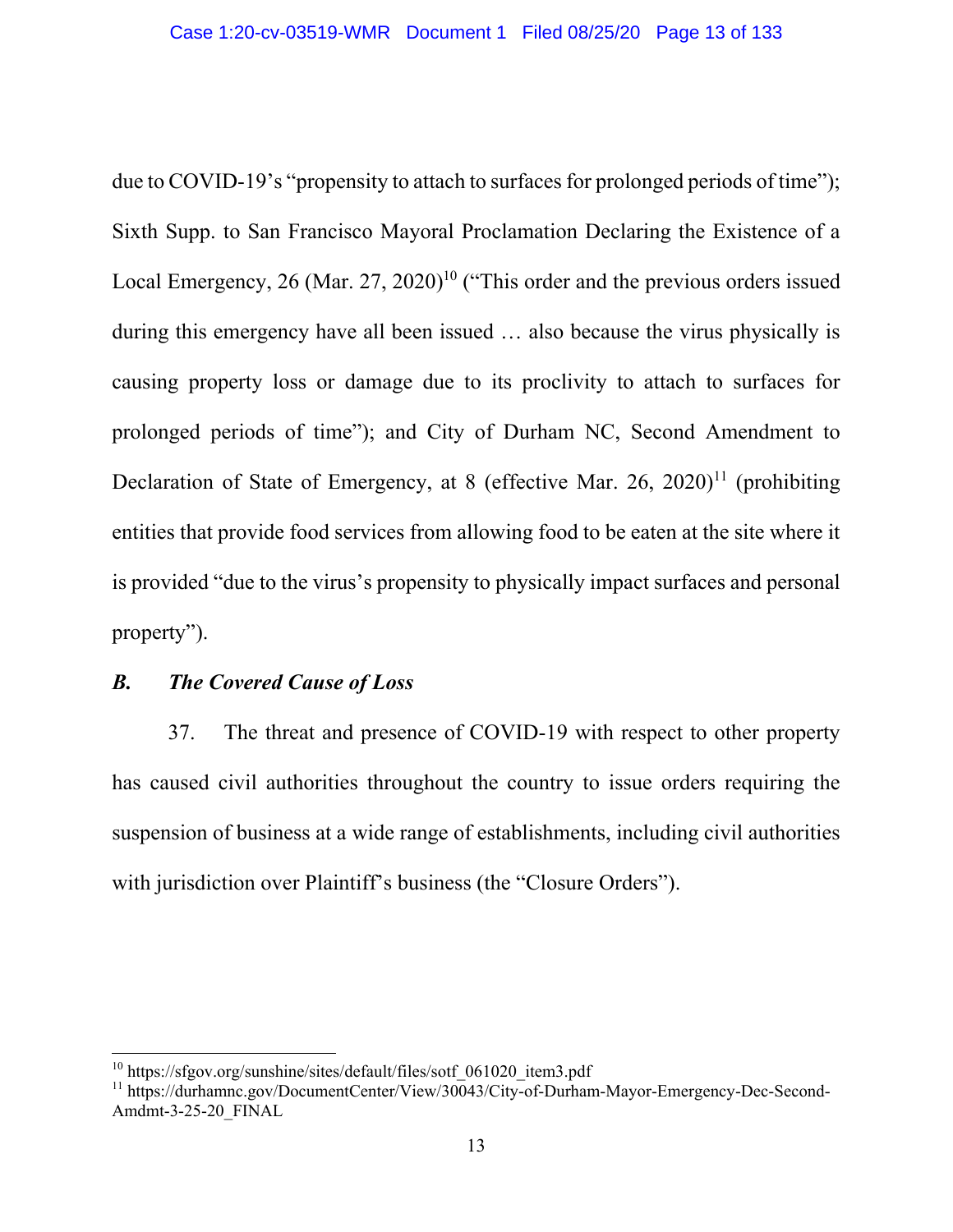### **1. The COVID-19 Pandemic**

38. On March 11, 2020, the World Health Organization declared that COVID-19 constituted a global pandemic.

39. According to the CDC, "COVID-19 is caused by a coronavirus called SARS-CoV-2. Coronaviruses are a large family of viruses that are common in people and [many] different species of animals, including camels, cattle, cats, and bats. Rarely, animal coronaviruses can infect people and then spread between people."12 "The virus that causes COVID-19 is thought to spread mainly from person to person, mainly through respiratory droplets produced when an infected person coughs or sneezes. These droplets can land in the mouths or noses of people who are nearby or possibly be inhaled into the lungs. Spread is more likely when people are in close contact with one another (within about 6 feet)."13

40. "It may be possible that a person can get COVID-19 by touching a surface or object that has the virus on it and then touching their own mouth, nose, or possibly their eyes."14 A scientific study investigating the stability of COVID-19 in different environmental conditions found that, following COVID-19 contamination,

 $\overline{a}$ 

<sup>&</sup>lt;sup>12</sup> https://www.cdc.gov/coronavirus/2019-ncov/faq.html#Coronavirus-Disease-2019-Basics. All websites last visited June 28, 2020.

<sup>&</sup>lt;sup>13</sup> *Id.* 14 https://www.cdc.gov/coronavirus/2019-ncov/prevent-getting-sick/how-covid-spreads.html.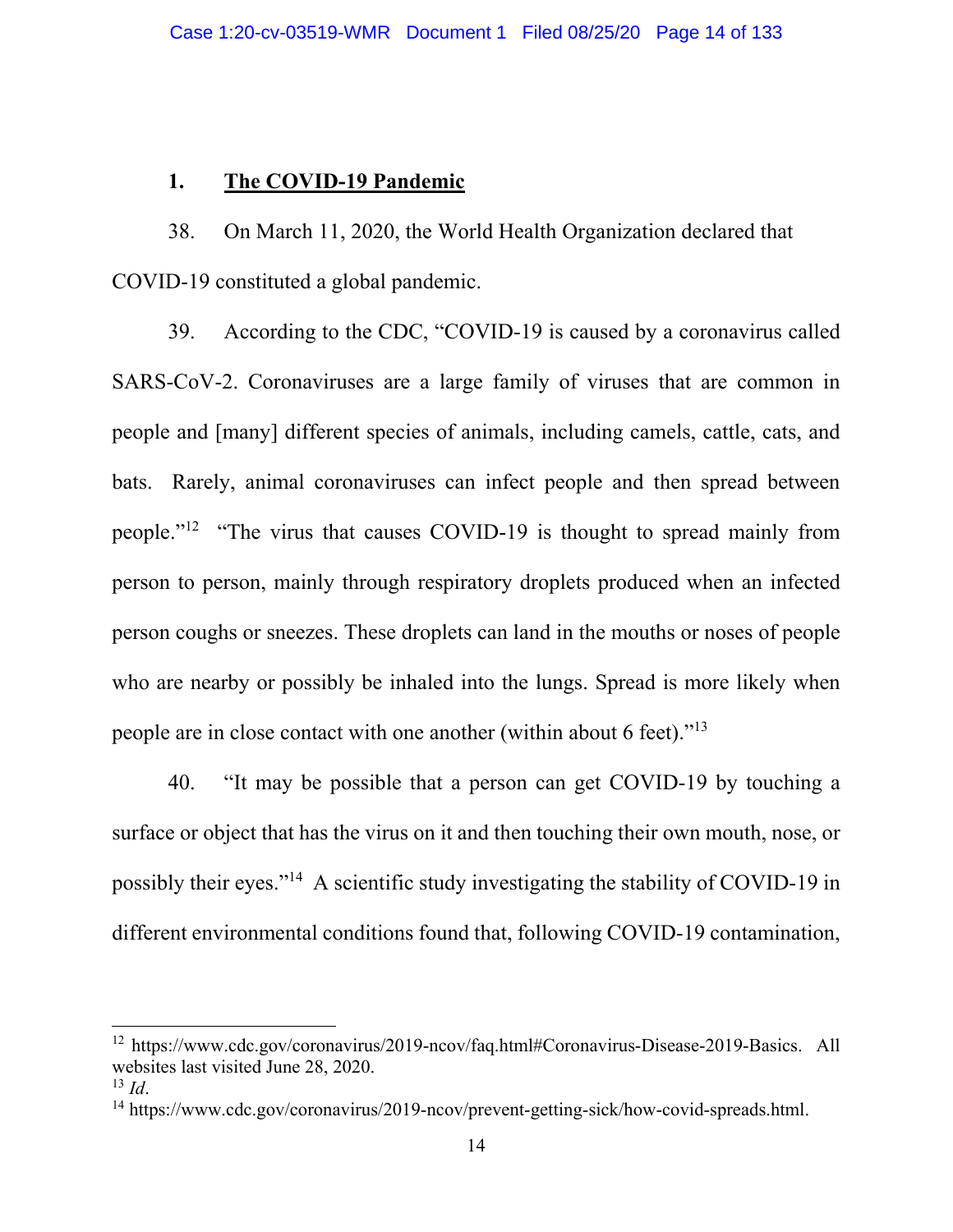the virus could be detected hours later for tissues and paper, days later for wood, cloth and glass, or even a week later for stainless steel and plastic.15

#### **2. The Closure Orders**

41. The presence of COVID-19 has caused civil authorities throughout the country to issue orders requiring the suspension of business at a wide range of establishments, including civil authorities with jurisdiction over Plaintiff's business (the "Closure Orders").

42. On March 19, 2020, the Alabama State Health Officer issued a civil authority order suspending all gatherings, events, or activities of twenty-five or more persons and gatherings of any size where six-foot distance between persons could not be maintained. The Order also prohibited on-premises consumption of food or drink at all restaurants and bars, effective March 19, 2020. The Order recognizes that "COVID-19 in the State poses the potential of widespread exposure to an infectious agent that poses significant risk of substantial harm to a large number of people."

43. On March 20, 2020, the Alabama State Health Officer issued another civil authority order amending the March 19, 2020, Order to implement more

<sup>&</sup>lt;sup>15</sup> See Alex W.H. Chin, et al., "Stability of SARS-CoV-2 in different environmental conditions," The Lancet Microbe (April 2, 2020), available at https://doi.org/10.1016/S2666-5247(20)30003- 3.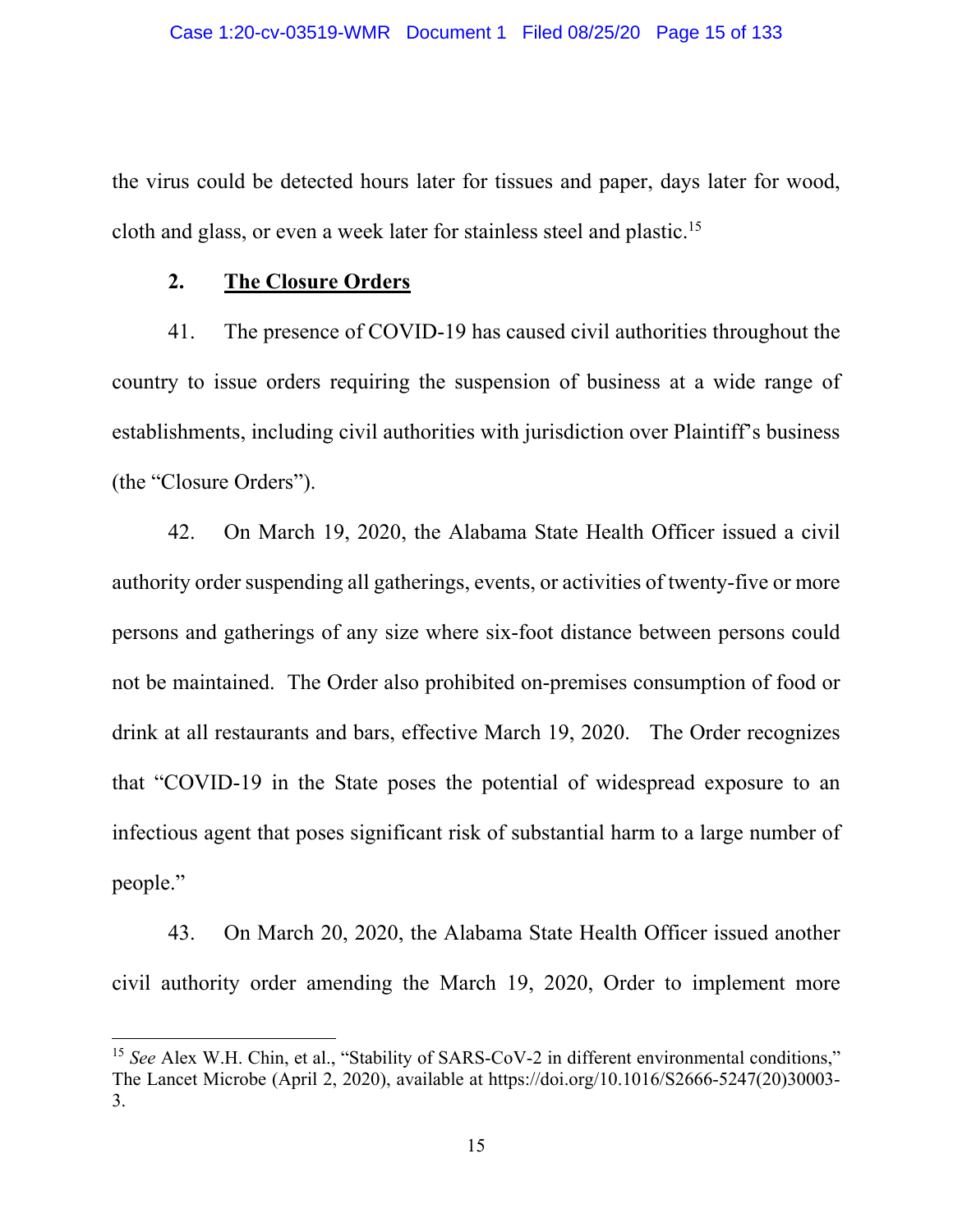stringent measures, prohibiting all non-work related gatherings of twenty-five persons or more, or non-work related gatherings of any size where a six-foot distance between persons could not be maintained. The Order reiterated the prohibition of on-premises consumption of food or drink at all restaurants and bars.

44. On March 27, 2020, the Alabama State Health Officer issued a civil authority order requiring the closure of all nonessential businesses and services and prohibiting all non-work related gathering of 10 or more persons. The Order reiterated the prohibition of on-premises consumption of food or drink at all restaurants and bars. This order has been in effect since March 28, 2020. The Order recognizes that "COVID-19 in the State poses the potential of widespread exposure to an infectious agent that poses significant risk of substantial harm to a large number of people."

45. On April 3, 2020, the Alabama State Health Officer issued a civil authority Stay-at-Home order requiring Alabama residents to "stay at his or her place of residence except as necessary to perform . . . 'essential activities.'" The Order reiterated the prohibition of on-premises consumption of food or drink at all restaurants and bars.

46. On April 28, 2020, the Alabama State Health Officer issued a civil authority Safer-at-Home order allowing certain businesses to re-open with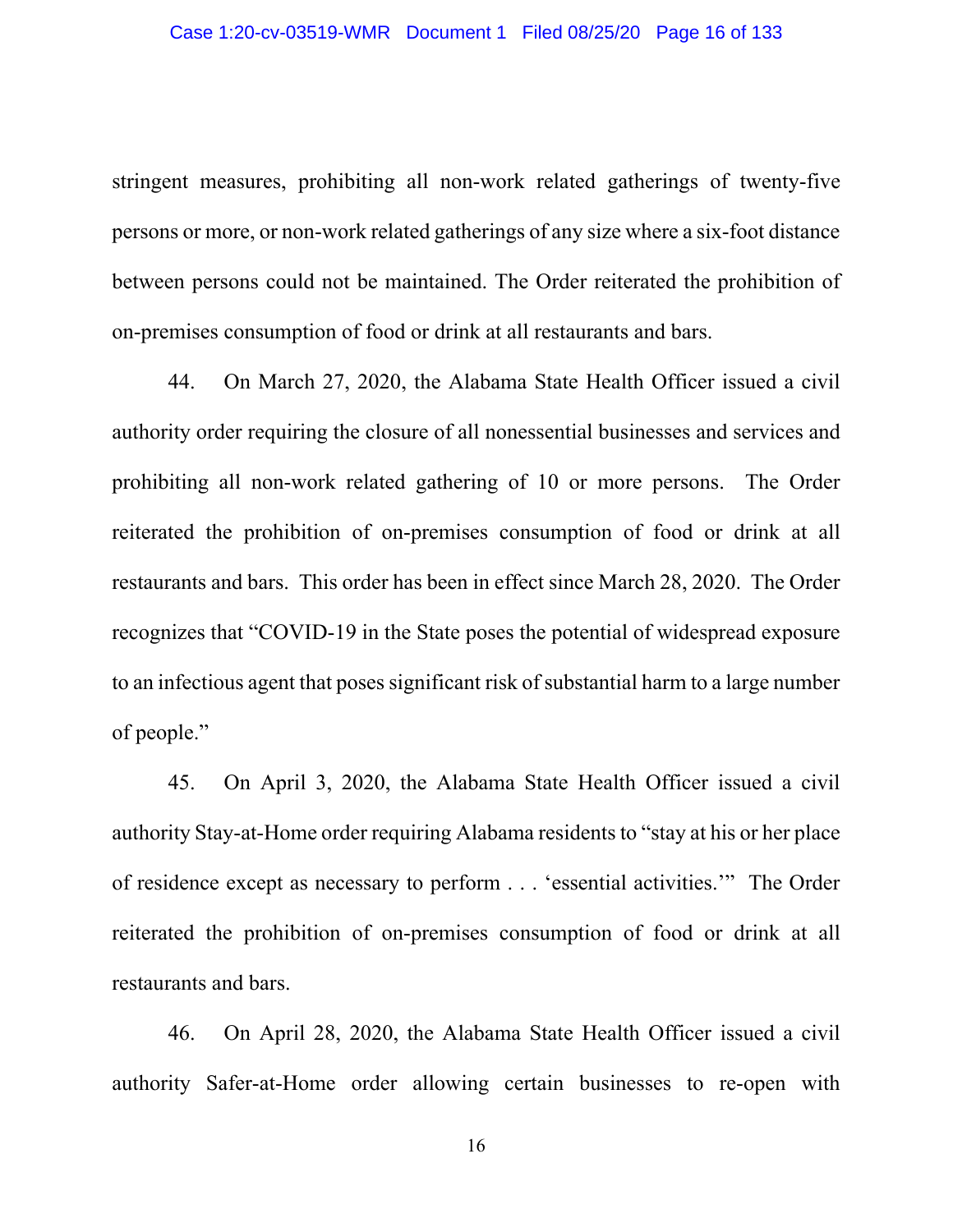restrictions but maintained the prohibition of on-premises consumption of food or drink at all restaurants and bars.

47. On May 8, 2020, the Alabama State Health Officer issued a civil authority Safer-at-Home order allowing on-premises consumption of food and drink at restaurants and bars beginning on May 11, 2020, subject to compliance with CDC and Alabama Department of Public Health guidelines.

48. These Closure Orders and proclamations, as they relate to the closure of all "non-essential businesses," evidence an awareness on the part of both state and local governments that COVID-19 causes damage to property. This is particularly true in places where business is conducted, such as Plaintiff's, as the requisite contact and interaction causes a heightened risk of the property becoming infected with COVID-19.

49. The Closure Orders were issued in response to the rapid spread and presence of COVID-19 throughout Alabama.

50. The Closure Orders prohibited access to Plaintiff's Covered Property and the area immediately surrounding Covered Property, in response to dangerous physical conditions resulting from a Covered Cause of Loss under the Policy, *i.e.* the COVID-19 pandemic.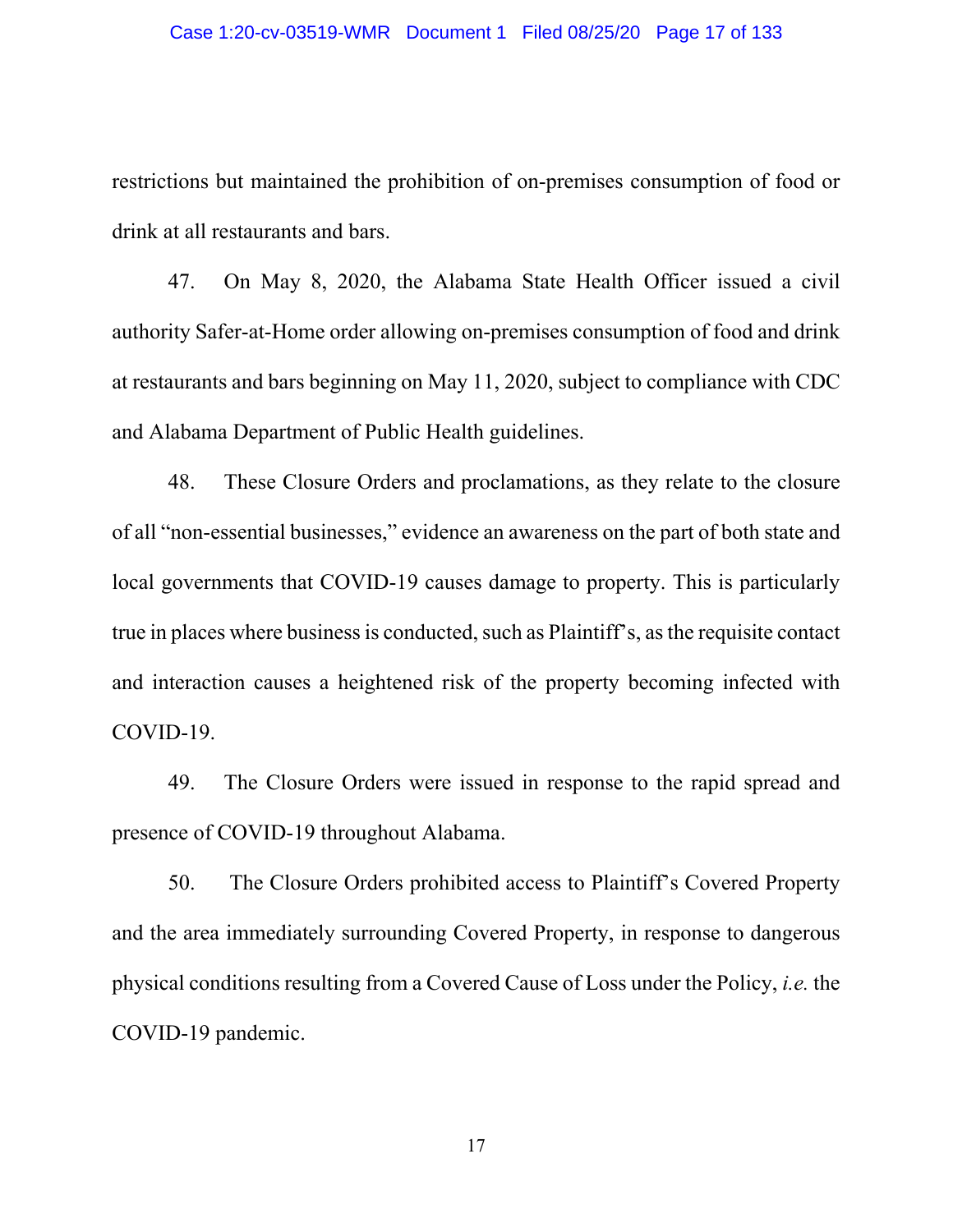#### **3. The Impact of COVID-19 and the Closure Orders**

51. On March 19, 2020, as a result of the COVID-19 pandemic and the Civil Authority Orders referenced herein, Plaintiff was forced to close its doors to on-premises food and drink consumption at its restaurant and bar. The Civil Authority Orders expressly precluded Plaintiff from operating its business.

52. Indeed, the March 19, 2020, the Closure Order issued by the Alabama State Health Officer required restaurants and bars—including Plaintiff—to suspend on-premises consumption of food and drink.

53. The March 19th order and other Closure Orders prohibited access to the Covered Property by requiring Plaintiff to completely cease its on-premises business operations and by prohibiting Plaintiff from using the Covered Property to operate its business.

54. The threat and presence of COVID-19 caused direct physical loss of or damage to the each "Covered Property" under the Plaintiff and Class Members' policies, and the policies of the other Class Members, by impairing the function of and damaging the Covered Property, and by causing a necessary suspension of operations during a period of restoration.

55. Plaintiff and Class Members' actual and immediate loss of the functionality its Covered Property and loss of business income due to the COVID-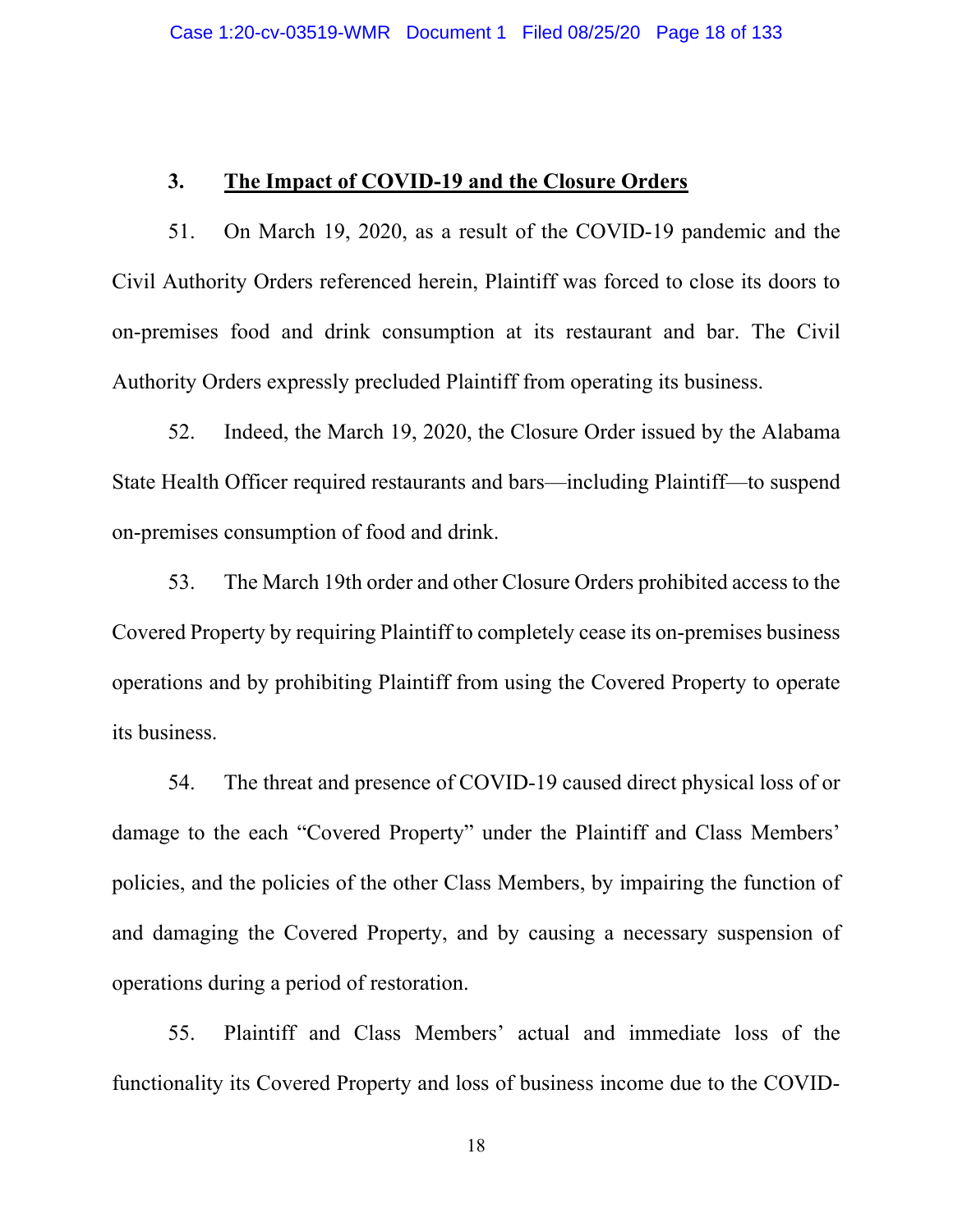19 pandemic rendering the Covered Property uninhabitable or unfit for its intended use constitutes "direct physical loss" under the plain meaning of those words and a Covered Cause of Loss under the Policy. This direct physical loss or damage caused Plaintiff and Class Members to suspend operations at the Covered Property.

56. The Closure Orders prohibited access to Plaintiff's and the other Class Members' Covered Property, and the area immediately surrounding Covered Property, in response to dangerous physical conditions described above resulting from a Covered Cause of Loss.

57. As a result of the threat and presence of COVID-19 and the Closure Orders, Plaintiff and the other Class Members lost Business Income and incurred Extra Expense.

58. On or about March 30, 2020, Plaintiff submitted a claim for loss to Westchester under its policy due to the presence of COVID-19 and the Closure Orders.

59. On or about April 28, 2020, Defendant denied Plaintiff's claim. *See* Exhibit B.

60. Indeed, Westchester has, on a widescale basis refused to provided Business Income, Extra Expense, Civil Authority, or Sue and Labor coverage due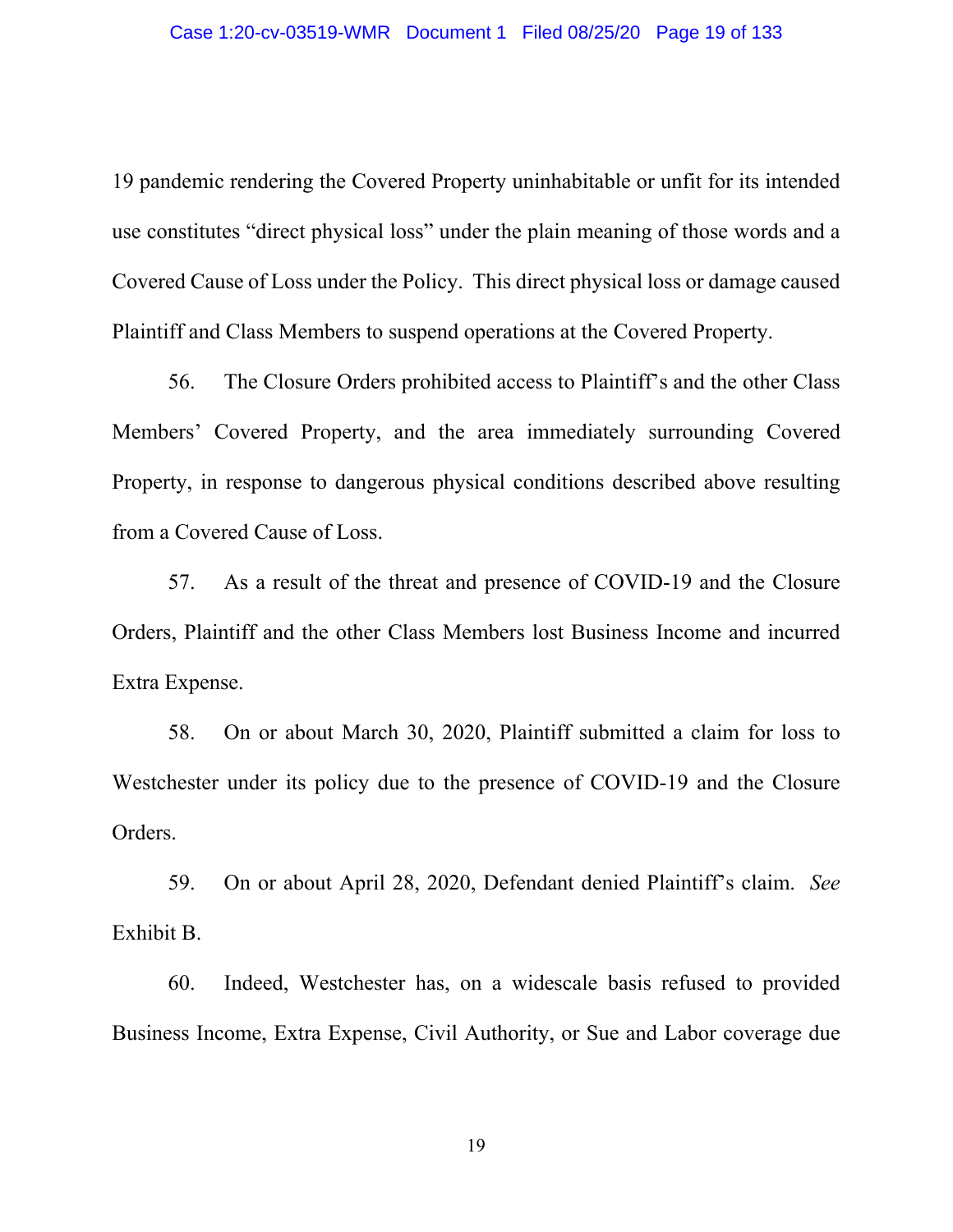the COVID-19 and the resultant orders by civil authorities that have required the suspension of business.

# **V. CLASS ACTION ALLEGATIONS**

# 61. Plaintiff brings this action pursuant to Rules  $23(a)$ ,  $23(b)(1)$ ,  $23(b)(2)$ ,

 $23(b)(3)$ , and  $23(c)(4)$  of the Federal Rules of Civil Procedure, individually and on

behalf of all others similarly situated.

- 62. Plaintiff seeks to represent nationwide classes defined as:
	- All persons and entities that: (a) had Business Income coverage under a property insurance policy issued by Westchester; (b) suffered a suspension of business related to COVID-19, at the premises covered by their Westchester property insurance policy; (c) made, or attempted to make, a claim under their property insurance policy issued by Westchester; and (d) were denied Business Income coverage, or otherwise told no covered loss existed, by Westchester for the suspension of business resulting from the presence or threat of COVID-19 (the "Business Income Breach Class").
	- All persons and entities that: (a) had Civil Authority coverage under a property insurance policy issued by Westchester; (b) suffered loss of Business Income and/or Extra Expense caused by action of a civil authority; (c) made, or attempted to make, a claim under their property insurance policy issued by Westchester; and (d) were denied Civil Authority coverage, or otherwise told that no covered loss existed, by Westchester for the loss of Business Income and/or Extra Expense caused by a Closure Order (the "Civil Authority Breach Class").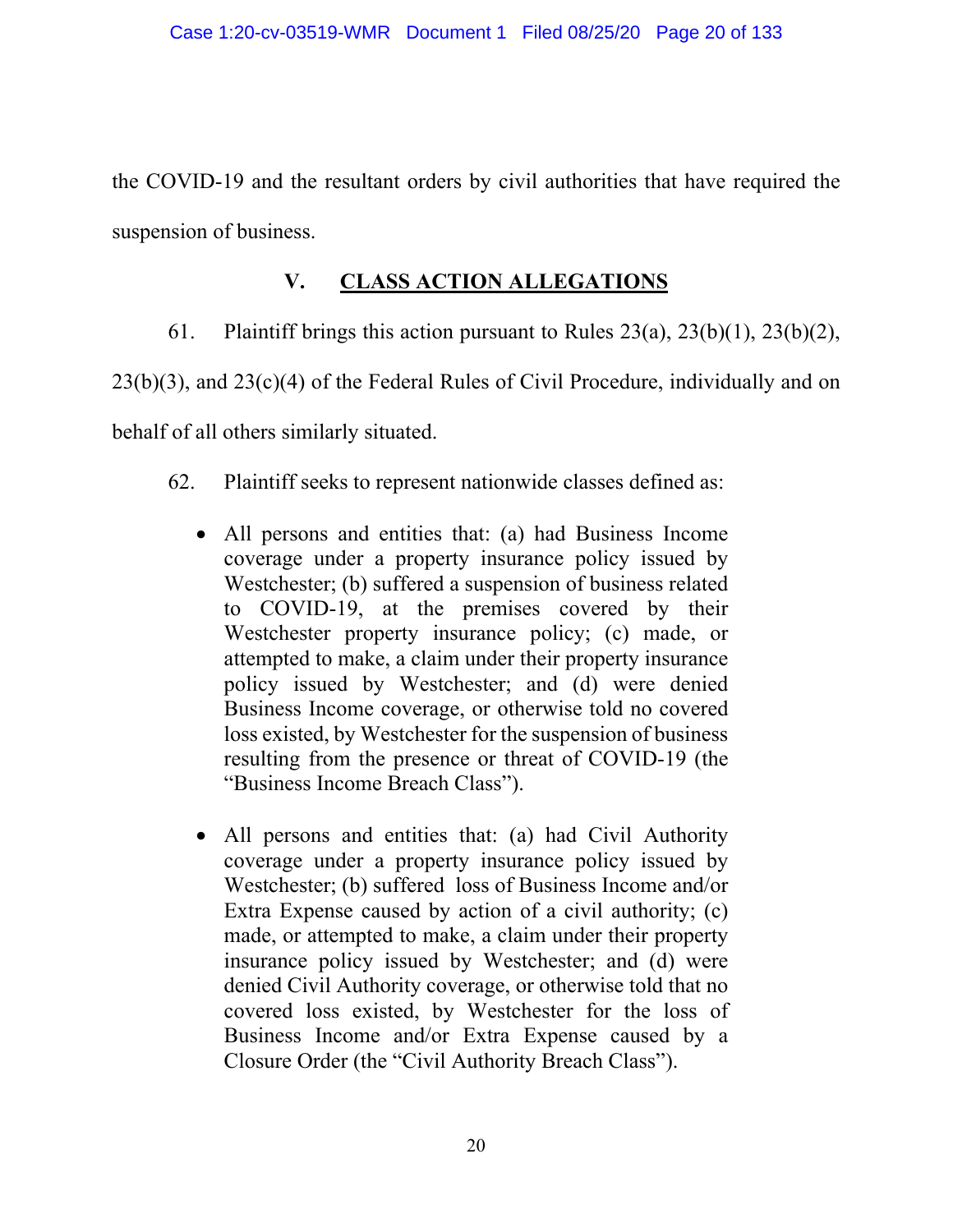- All persons and entities that: (a) had Extra Expense coverage under a property insurance policy issued by Westchester; (b) sought to minimize the suspension of business in connection with COVID-19 at the premises covered by their Westchester property insurance policy; (c) made, or attempted to make, a claim under their property insurance policy issued by Westchester; and (d) were denied Extra Expense coverage, or otherwise told that no covered loss existed, by Westchester despite their efforts to minimize the suspension of business caused by COVID-19 (the "Extra Expense Breach Class").
- All persons and entities that: (a) had Ingress and Egress coverage under a property insurance policy issued by Westchester; (b) suffered a suspension of business, caused by COVID-19, at the premises covered by their Westchester property insurance policy; (c) made, or attempted to make, a claim under their property insurance policy issued by Westchester; and (d) were denied Ingress and Egress coverage, or otherwise told that no covered loss existed, by Westchester for the suspension of business caused by COVID-19 (the "Ingress and Egress Breach Class").
- All persons and entities that: (a) had a Sue and Labor provision under a property insurance policy issued by Westchester; (b) sought to prevent property damage caused by COVID-19 by suspending or reducing business operations, at the premises covered by their Westchester property insurance policy; (c) made, or attempted to make, a claim under their property insurance policy issued by Westchester; and (d) were denied Sue and Labor coverage, or otherwise told that no covered loss existed, by Westchester in connection with the suspension of business caused by COVID-19 (the "Sue and Labor Breach Class").
- 63. Plaintiff seeks to represent nationwide classes defined as: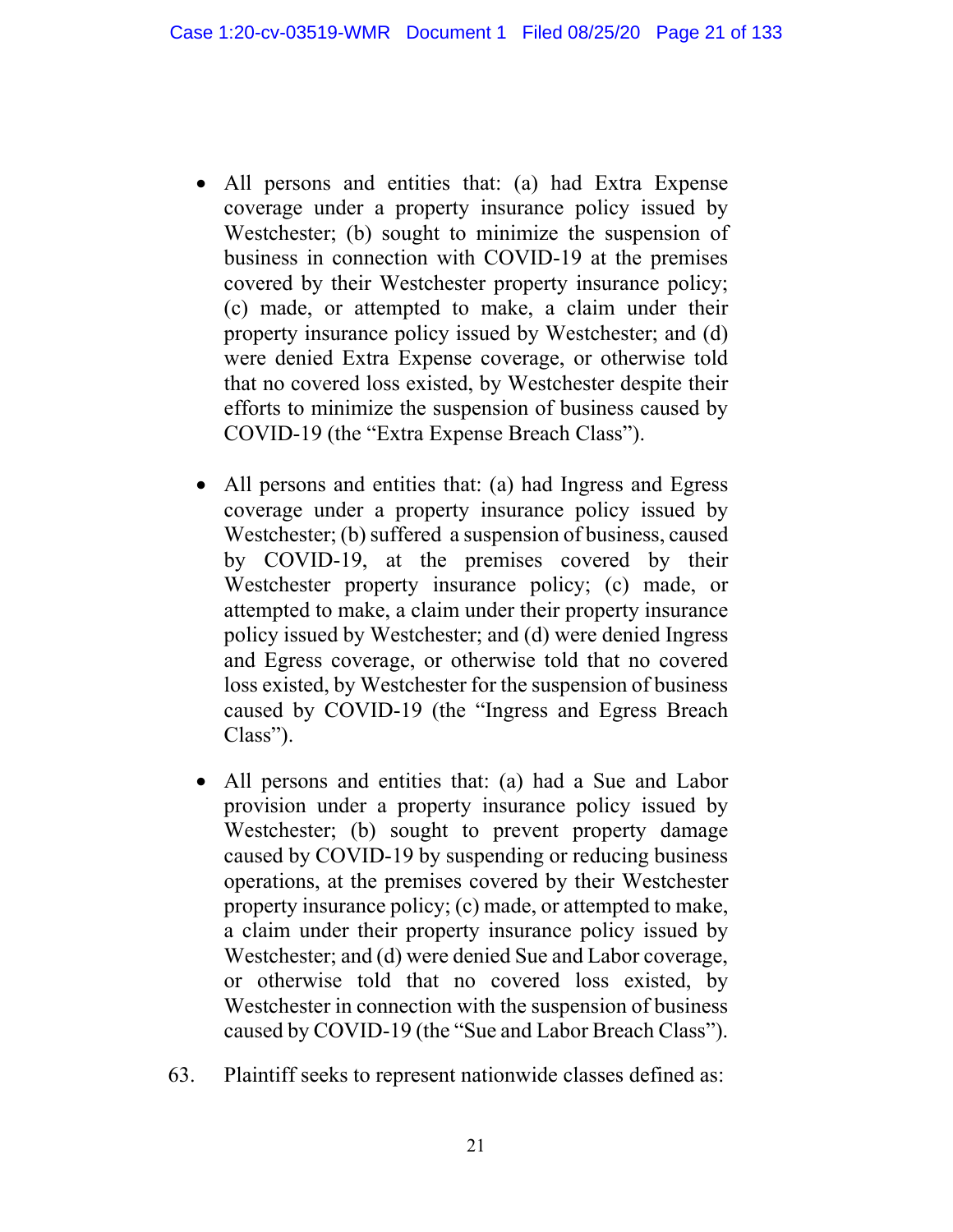- All persons and entities with Business Income coverage under a property insurance policy issued by Westchester that suffered a suspension of business due to COVID-19 at the premises covered by the business income coverage (the "Business Income Declaratory Judgment Class").
- All persons and entities with Civil Authority coverage under a property insurance policy issued by Westchester that suffered loss of Business Income and/or Extra Expense caused by a Closure Order (the "Civil Authority Declaratory Judgment Class").
- All persons and entities with Extra Expense coverage under a property insurance policy issued by Westchester that sought to minimize the suspension of business in connection with COVID-19 at the premises covered by their Westchester property insurance policy (the "Extra Expense Declaratory Judgment Class").
- All persons and entities with a Sue and Labor provision under a property insurance policy issued by Westchester that sought to prevent property damage caused by COVID-19 by suspending or reducing business operations at the premises covered by their Westchester property insurance policy (the "Sue and Labor Declaratory Judgment Class").

64. Excluded from each defined Class is Defendant and any of its members,

affiliates, parents, subsidiaries, officers, directors, employees, successors, or assigns; governmental entities; and the Court staff assigned to this case and their immediate family members. Plaintiff reserves the right to modify or amend each of the Class definitions, as appropriate, during the course of this litigation.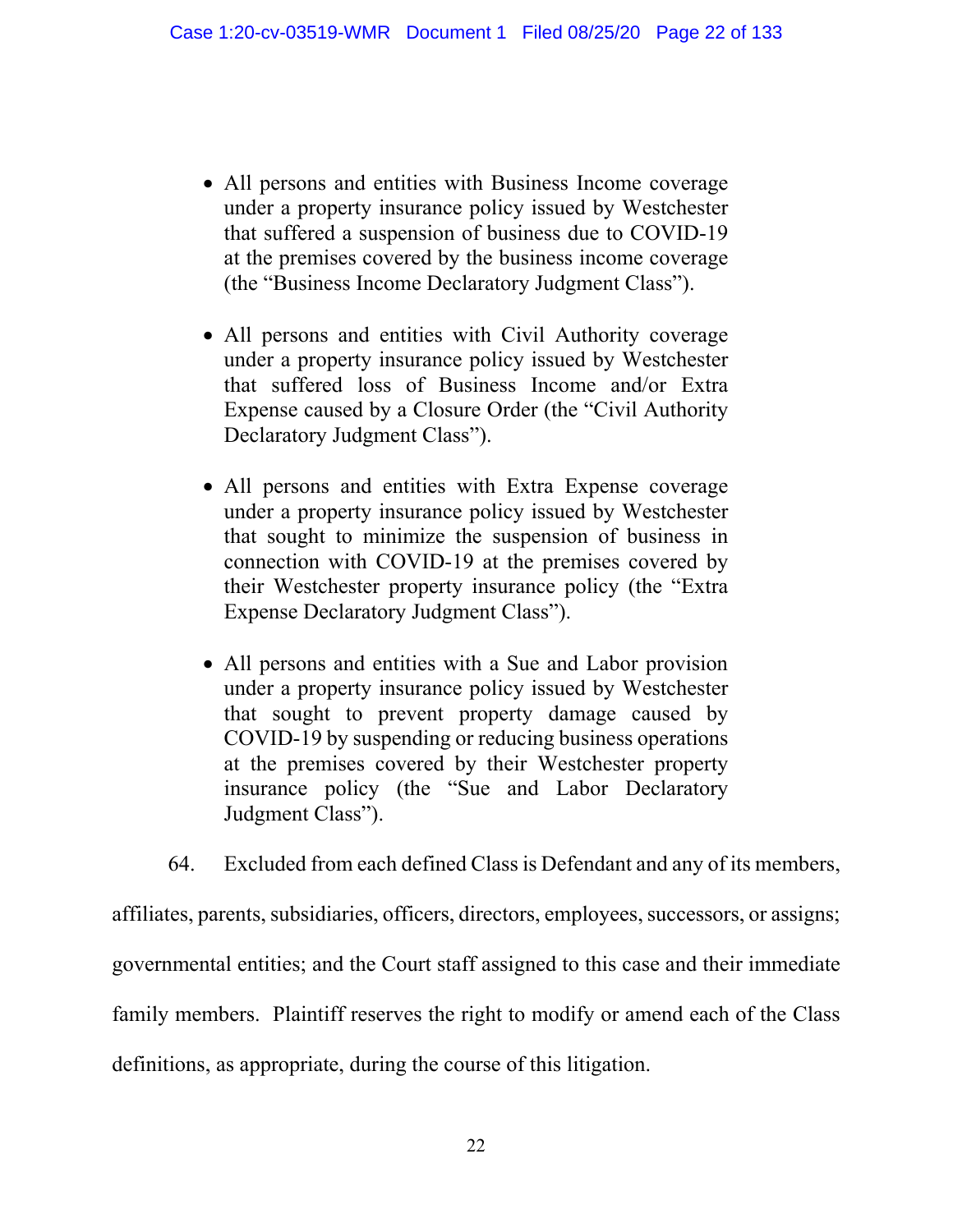65. This action has been brought and may properly be maintained on behalf of each Class proposed herein under the criteria of Rule 23 of the Federal Rules of Civil Procedure.

66. **Numerosity—Federal Rule of Civil Procedure 23(a)(1).** The members of each defined Class are so numerous that individual joinder of all Class Members is impracticable. While Plaintiff is informed and believes that there are thousands of members of each Class, the precise number of Class Members is unknown to Plaintiff but may be ascertained from Defendant's books and records. Class Members may be notified of the pendency of this action by recognized, Courtapproved notice dissemination methods, which may include U.S. Mail, electronic mail, internet postings, and/or published notice.

67. **Commonality and Predominance—Federal Rule of Civil Procedure 23(a)(2) and 23(b)(3).** This action involves common questions of law and fact, which predominate over any questions affecting only individual Class Members, including, without limitation:

- a. Westchester issued all-risk policies to the members of the Class in exchange for payment of premiums by the Class Members;
- b. whether the Class suffered a covered loss based on the common policies issued to members of the Class;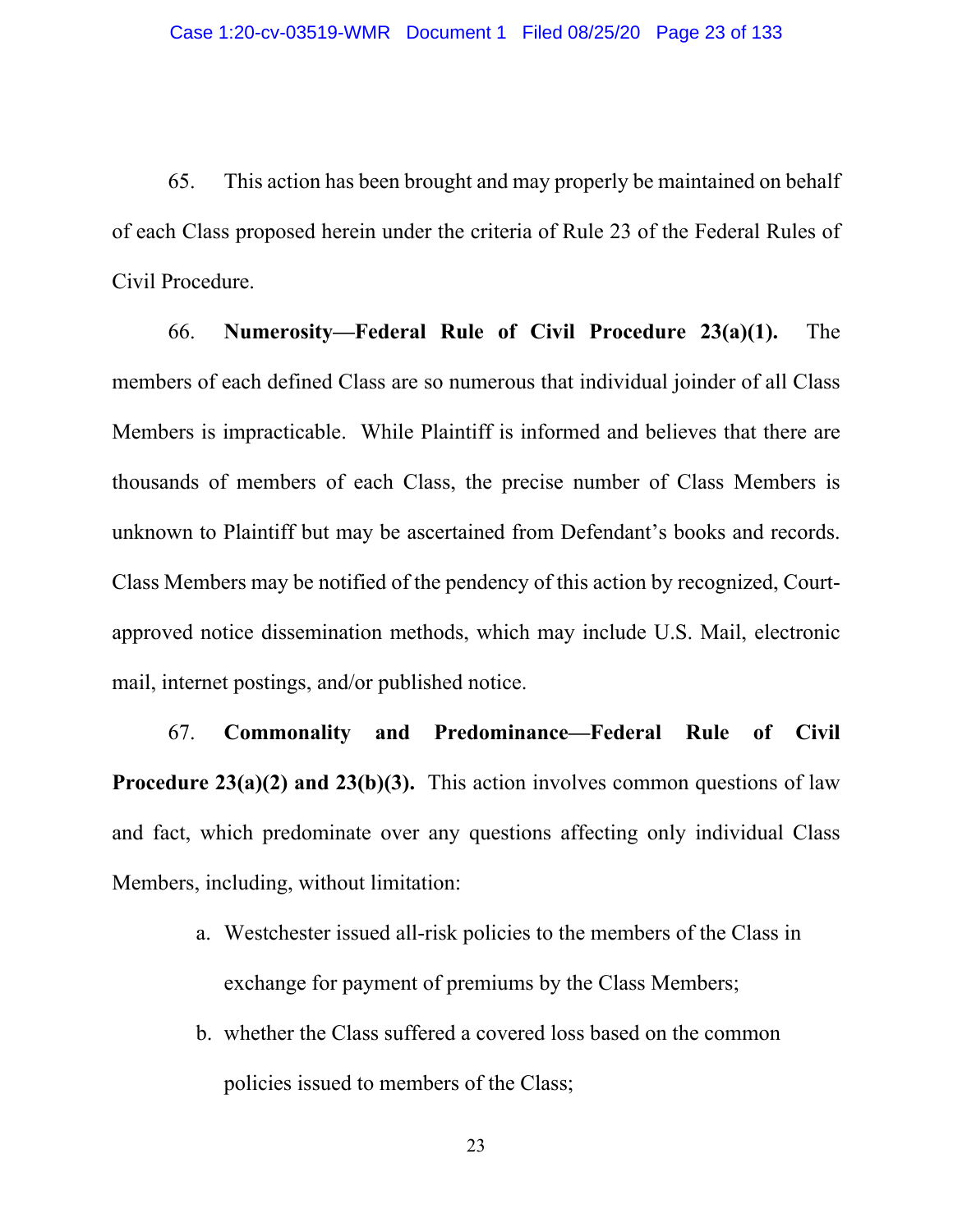- c. whether Westchester wrongfully denied all claims relating to COVID-19;
- d. whether Westchester's Business Income coverage applies to a suspension of business caused by COVID-19;
- e. whether Westchester's Civil Authority coverage applies to a loss of Business Income caused by the orders of state governors requiring the suspension of business as a result of COVID-19;
- f. whether Westchester's Extra Expense coverage applies to efforts to minimize a loss caused by COVID-19; and
- g. whether Westchester's Sue and Labor provision applies to require Westchester to pay for efforts to reduce damage caused by COVID-19;
- h. whether Westchester has breached its contracts of insurance through a blanket denial l of all claims based on business interruption, income loss, or closures related to COVID-19 and the related Closure Orders; and
- i. whether Plaintiff and Class Members are entitled to an award of reasonable attorney fees, interest, and costs.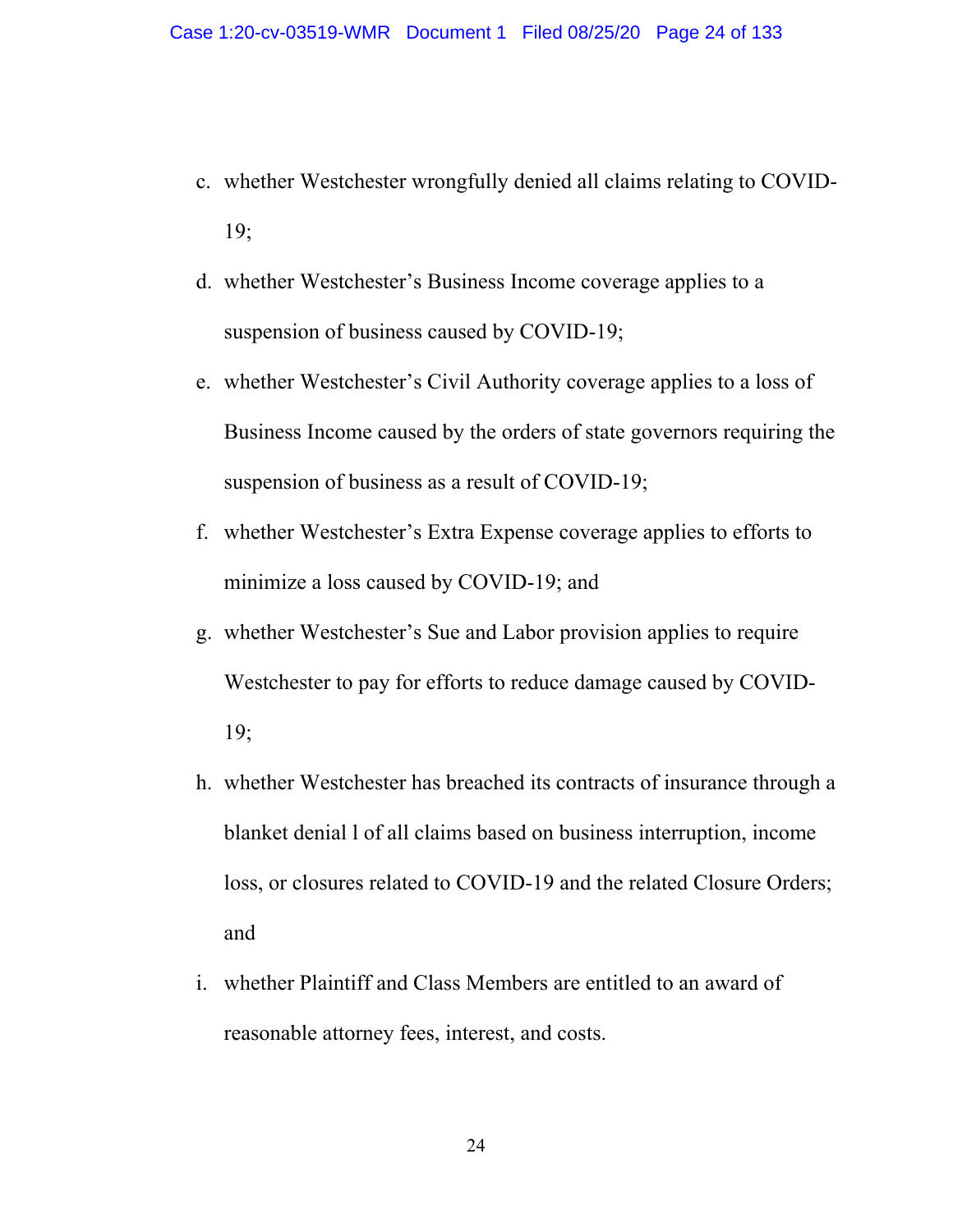68. **Typicality—Federal Rule of Civil Procedure 23(a)(3).** Plaintiff's claims are typical of the other Class Members' claims because Plaintiff and the other Class Members are all similarly affected by Defendant's refusal to pay under its Business Income, Civil Authority, Extra Expense, and Sue and Labor coverages. Plaintiff's claims are based upon the same legal theories as those of the other Class Members. Plaintiff and the other Class Members sustained damages as a direct and proximate result of the same wrongful practices in which Defendant engaged.

69. **Adequacy of Representation—Federal Rule of Civil Procedure 23(a)(4).** Plaintiff is an adequate Class representative because its interests do not conflict with the interests of the other Class Members who it seeks to represent, Plaintiff has retained counsel competent and experienced in complex class action litigation, including successfully litigating class action cases similar to this one, where insurers breached contracts with insureds by failing to pay the amounts owed under their policies, and Plaintiff intends to prosecute this action vigorously. The interests of the above-defined Classes will be fairly and adequately protected by Plaintiff and their counsel.

70. **Inconsistent or Varying Adjudications and the Risk of Impediments to Other Class Members' Interests—Federal Rule of Civil Procedure 23(b)(1).** Plaintiff seeks class-wide adjudication as to the interpretation,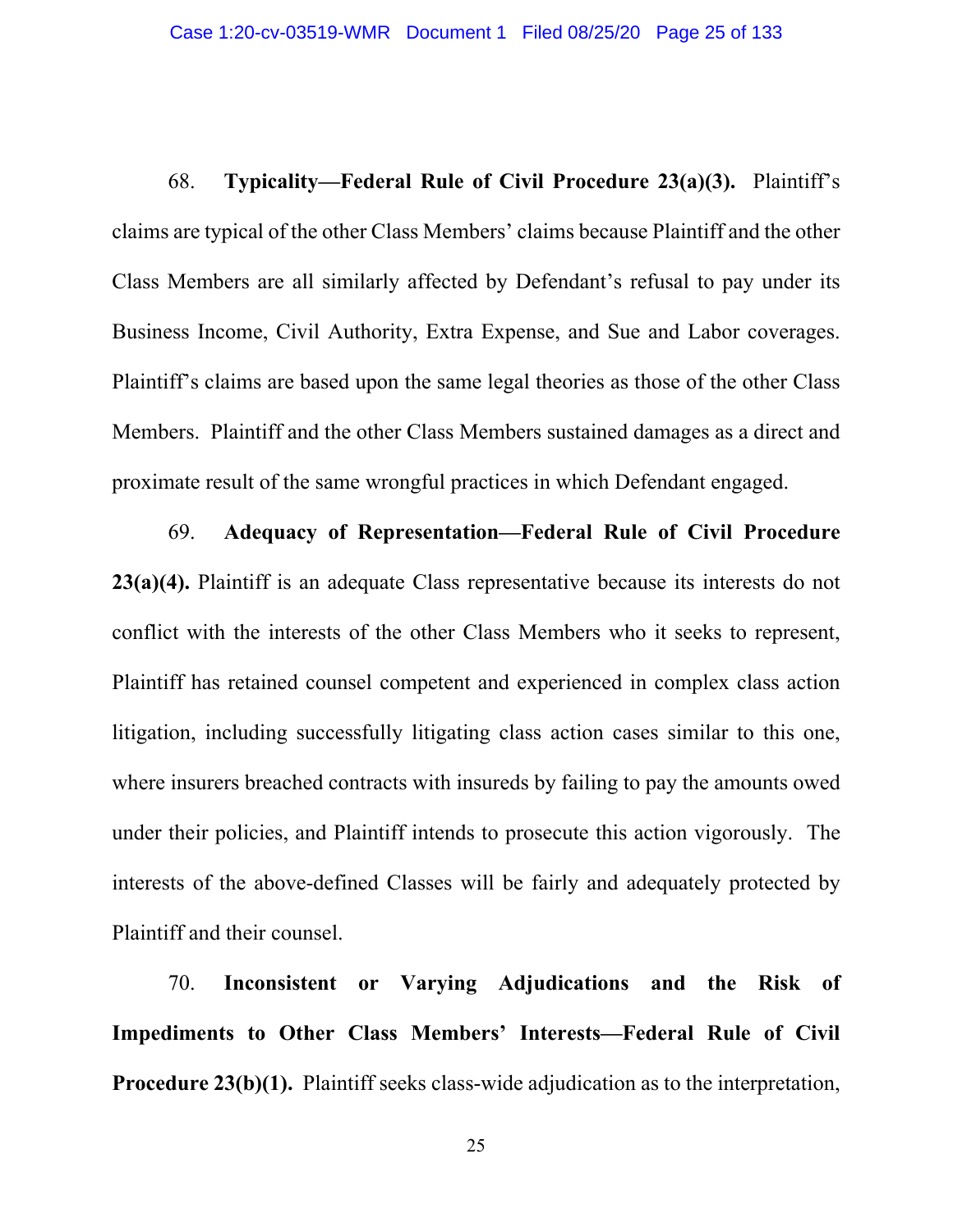and resultant scope, of Defendant's Business Income, Civil Authority, Extra Expense, and Sue and Labor coverages. The prosecution of separate actions by individual members of the Classes would create an immediate risk of inconsistent or varying adjudications that would establish incompatible standards of conduct for the Defendant. Moreover, the adjudications sought by Plaintiff could, as a practical matter, substantially impair or impede the ability of other Class Members, who are not parties to this action, to protect their interests.

71. **Declaratory and Injunctive Relief—Federal Rule of Civil Procedure 23(b)(2).** Defendant acted or refused to act on grounds generally applicable to Plaintiff and the other Class Members, thereby making appropriate final injunctive relief and declaratory relief, as described below, with respect to the Class Members.

72. **Superiority—Federal Rule of Civil Procedure 23(b)(3).** A class action is superior to any other available means for the fair and efficient adjudication of this controversy, and no unusual difficulties are likely to be encountered in the management of this class action. Individualized litigation creates a potential for inconsistent or contradictory judgments and increases the delay and expense to all parties and the court system. By contrast, the class action device presents far fewer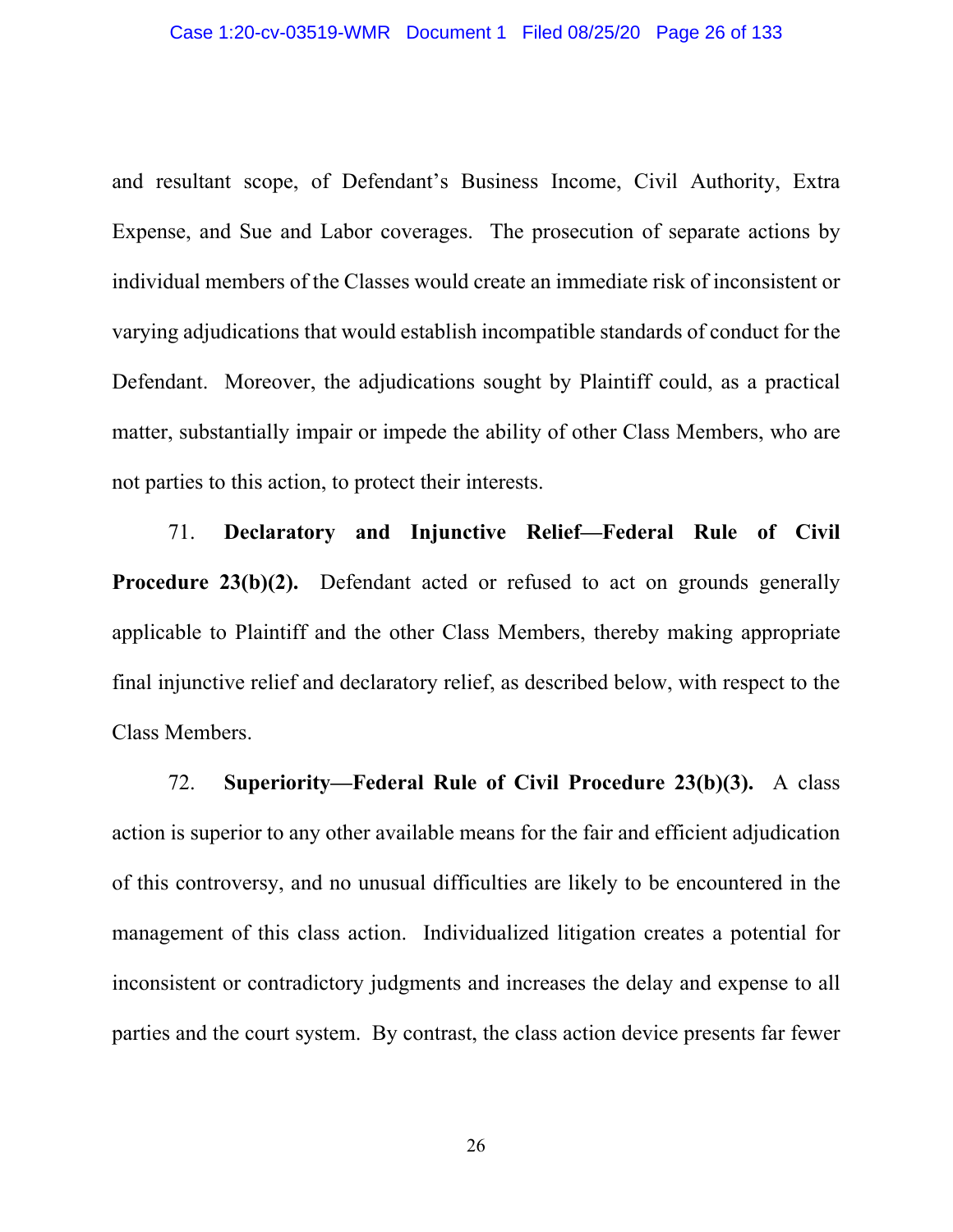management difficulties, and provides the benefits of single adjudication, economy of scale, and comprehensive supervision by a single court.

### **VI. CLAIMS FOR RELIEF**

### **COUNT I BREACH OF CONTRACT -- BUSINESS INCOME COVERAGE (Claim Brought on Behalf of the Business Income Breach Class)**

73. Plaintiff repeats, realleges, and incorporates by reference the allegations set forth in paragraphs 1-72 as if fully set forth herein.

74. Plaintiff brings this Count individually and on behalf of the other members of the Business Income Breach Class.

75. Plaintiff's Westchester policy, as well as those of the other Business Income Breach Class Members, are contracts under which Westchester was paid premiums in exchange for its promise to pay Plaintiff's and the other Business Income Breach Class Members' losses for claims covered by the policy.

76. In the Businessowner's Coverage Form, Westchester agreed to pay for its insureds' actual loss of Business Income sustained due to the necessary suspension of its operations during the "period of restoration."

77. In the Businessowner's Coverage Form, Westchester agreed to pay for its insureds' actual loss of Business Income sustained due to the necessary "suspension of [their] operations" during the "period of restoration" caused by direct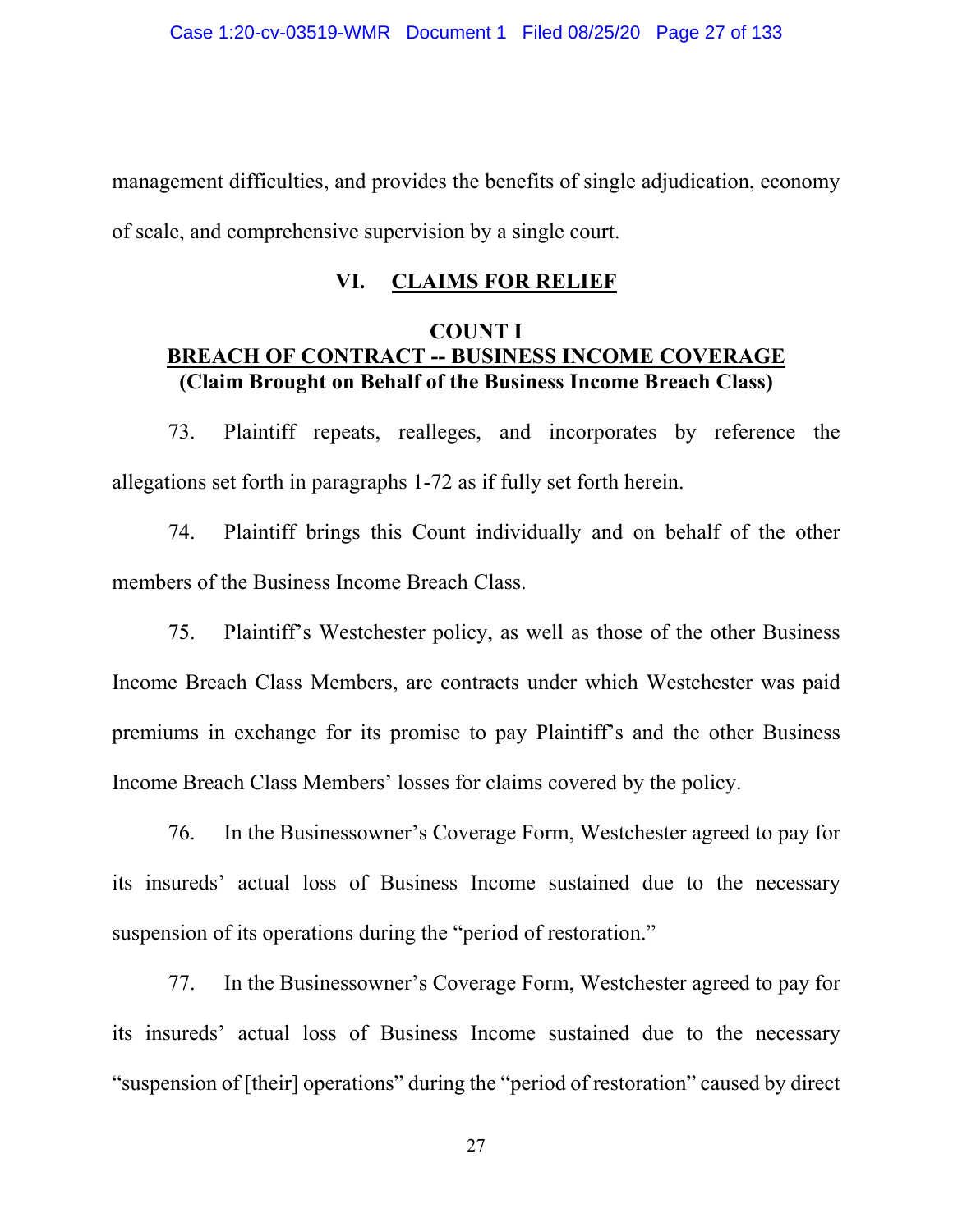physical loss or damage. A "partial slowdown or complete cessation" of business activities at the Covered Property is a "suspension" under the policy, for which Westchester agreed to pay for loss of Business Income during the "period of restoration" "that occurs within 24 consecutive months after the date of direct physical loss or damage."

78. "Business Income" under the policy means the "Net Income (Net Profit or Loss before income taxes) that would have been earned or incurred if no physical loss or damage had occurred."

79. COVID-19 caused direct physical loss and damage to Plaintiff's and the other Business Income Breach Class Members' Covered Properties, requiring suspension of operations at the Covered Properties. Losses caused by COVID-19 thus triggered the Business Income provision of Plaintiff's and the other Business Income Breach Class Members' Westchester policies.

80. Plaintiff and the other Business Income Breach Class Members have complied with all applicable provisions of their policies and/or those provisions have been waived by Westchester or Westchester is estopped from asserting them, and yet Westchester has abrogated its insurance coverage obligations pursuant to the Policies' clear and unambiguous terms.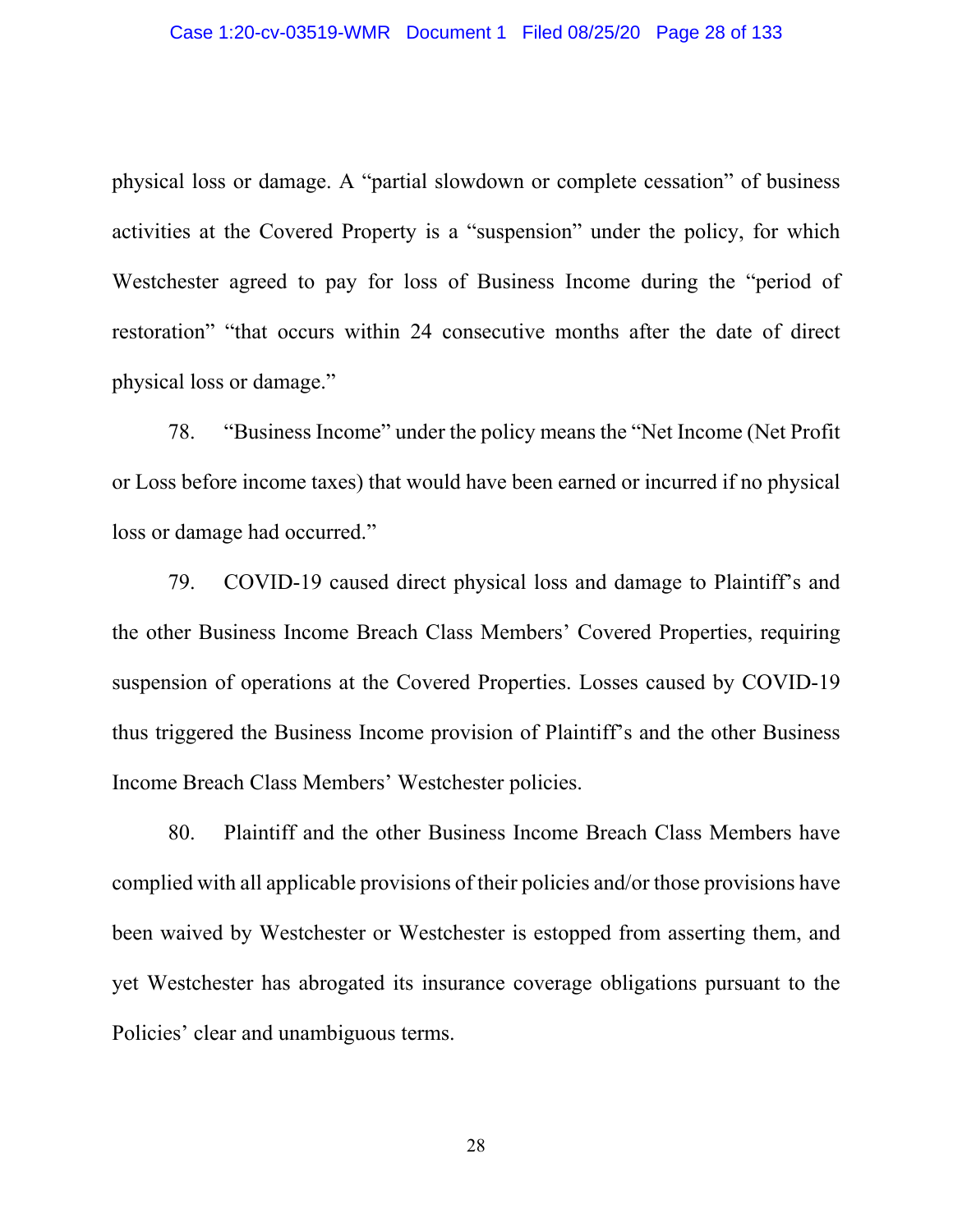81. By denying coverage for any Business Income losses incurred by Plaintiff and the other Business Income Breach Class Members in connection with the COVID-19 pandemic, Westchester has breached its coverage obligations under the Policies.

82. As a result of Westchester's breaches of the Policies, Plaintiff and the other Business Income Breach Class Members have sustained substantial damages for which Westchester is liable, in an amount to be established at trial.

### **COUNT II BREACH OF CONTRACT – CIVIL AUTHORITY COVERAGE (Claim Brought on Behalf of the Civil Authority Breach Class)**

83. Plaintiff repeats, realleges, and incorporates by reference the allegations set forth in paragraphs 1-72 as if fully set forth herein.

84. Plaintiff brings this Count individually and on behalf of the other members of the Civil Authority Breach Class.

85. Plaintiff's Westchester policy, as well as those of the other Civil Authority Breach Class Members, are contracts under which Westchester was paid premiums in exchange for its promise to pay Plaintiff's and the other Civil Authority Breach Class Members' losses for claims covered by the policy.

86. Westchester's Businessowner's Coverage Form provides "Civil Authority" coverage, which promises to pay "the actual loss of Business Income you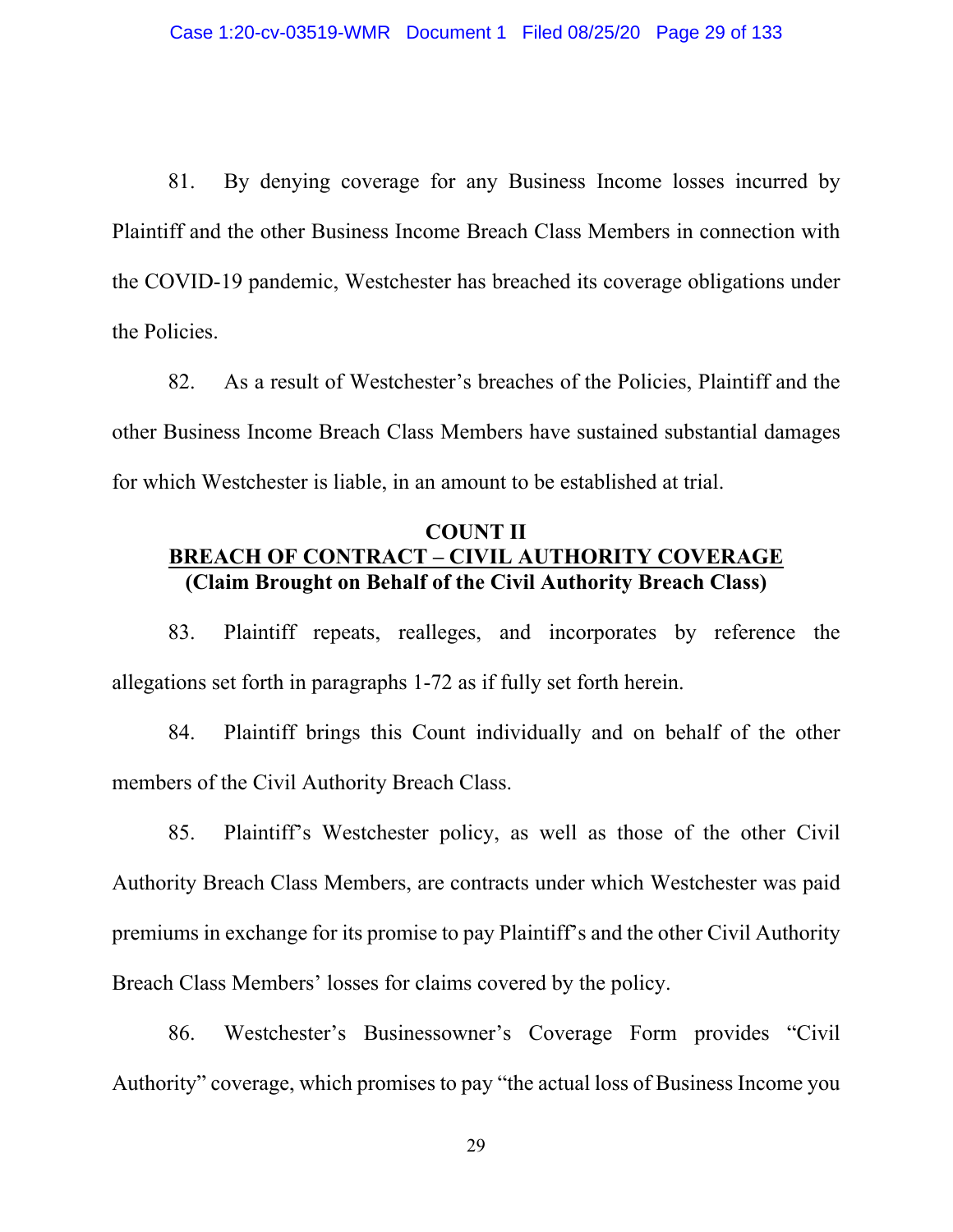sustain and necessary Extra Expense caused by action of civil authority that prohibits access to the described premises due to direct physical loss of or damage to property, other than at the described premises, caused by or resulting from any Covered Cause of Loss."

87. The Closure Orders triggered the Civil Authority provision under Plaintiff's and the other members of the Civil Authority Breach Class's Westchester policies. COVID-19 caused direct physical loss or damage to property near the Covered Property in the same manner described above that it caused direct physical loss or damage to the Covered Property. The civil authority orders were actions taken in response to the dangerous physical conditions resulting from the direct physical loss or damage to such properties. And, the civil authority orders prohibited access to an immediately surrounding area that included the Covered Property.

88. Plaintiff and the other members of the Civil Authority Breach Class have complied with all applicable provisions of the Policies and/or those provisions have been waived by Westchester or Westchester is estopped from asserting them, and yet Westchester has abrogated its insurance coverage obligations pursuant to the Policies' clear and unambiguous terms.

89. By denying coverage for any business losses incurred by Plaintiff and other members of the Civil Authority Breach Class in connection with the Closure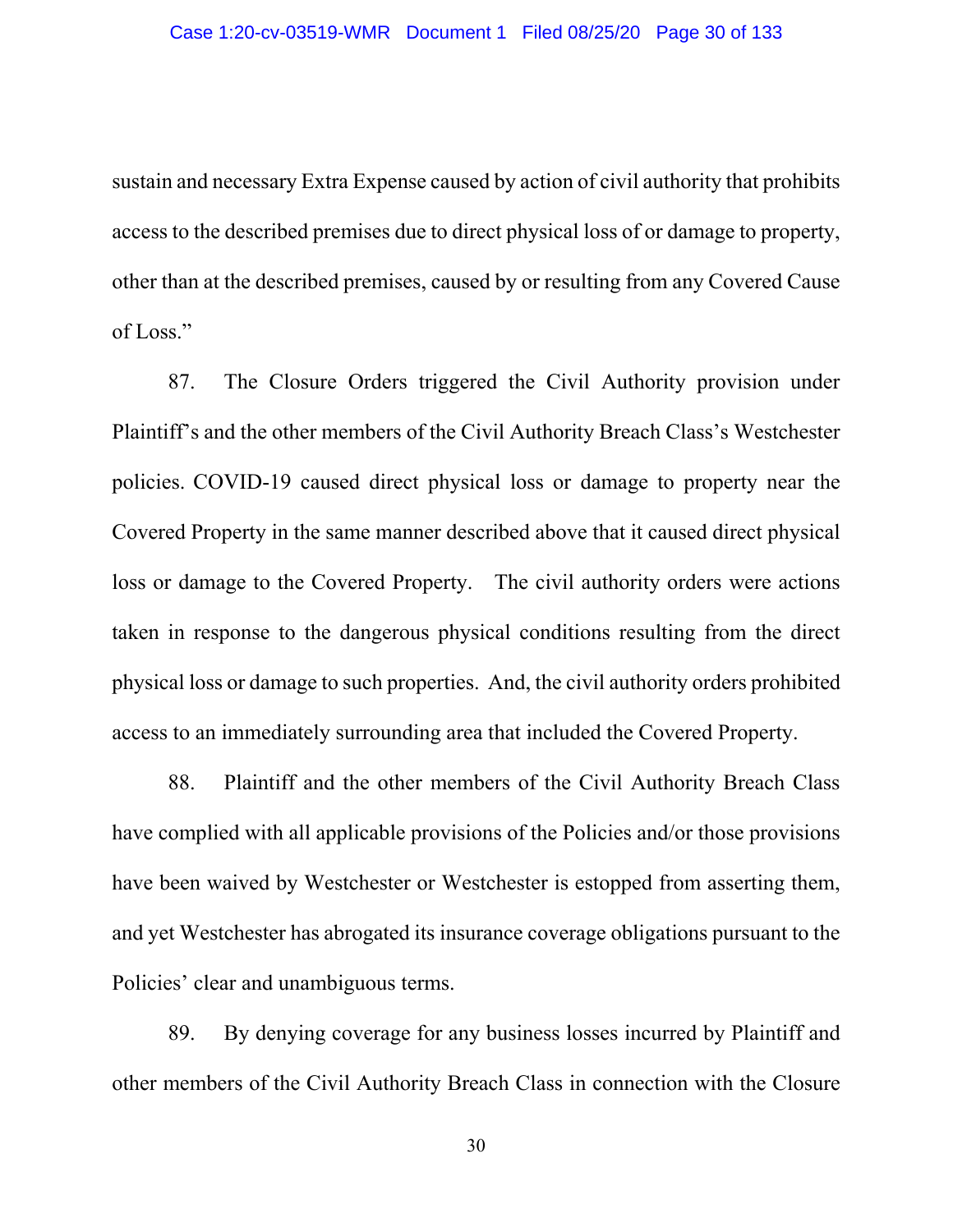Orders and the COVID-19 pandemic, Westchester has breached its coverage obligations under the Policies.

90. As a result of Westchester's breaches of the Policies, Plaintiff and the other members of the Civil Authority Breach Class have sustained substantial damages for which Westchester is liable, in an amount to be established at trial.

#### **COUNT III BREACH OF CONTRACT – EXTRA EXPENSE COVERAGE (Claim Brought on Behalf of the Extra Expense Breach Class)**

91. Plaintiff repeats, realleges, and incorporates by reference the allegations set forth in paragraphs 1-72 as if fully set forth herein.

92. Plaintiff brings this Count individually and on behalf of the other members of the Extra Expense Breach Class.

93. Plaintiff's Westchester policy, as well as those of the other Extra Expense Breach Class Members, are contracts under which Westchester was paid premiums in exchange for its promise to pay Plaintiff's and the other Extra Expense Breach Class Members' losses for claims covered by the policy.

94. In the Businessowner's Coverage Form, Westchester also agreed to pay necessary Extra Expense that its insureds incur during the "period of restoration" that the insureds would not have incurred if there had been no direct physical loss or damage to the described premises. "Extra Expense" means expenses "to avoid or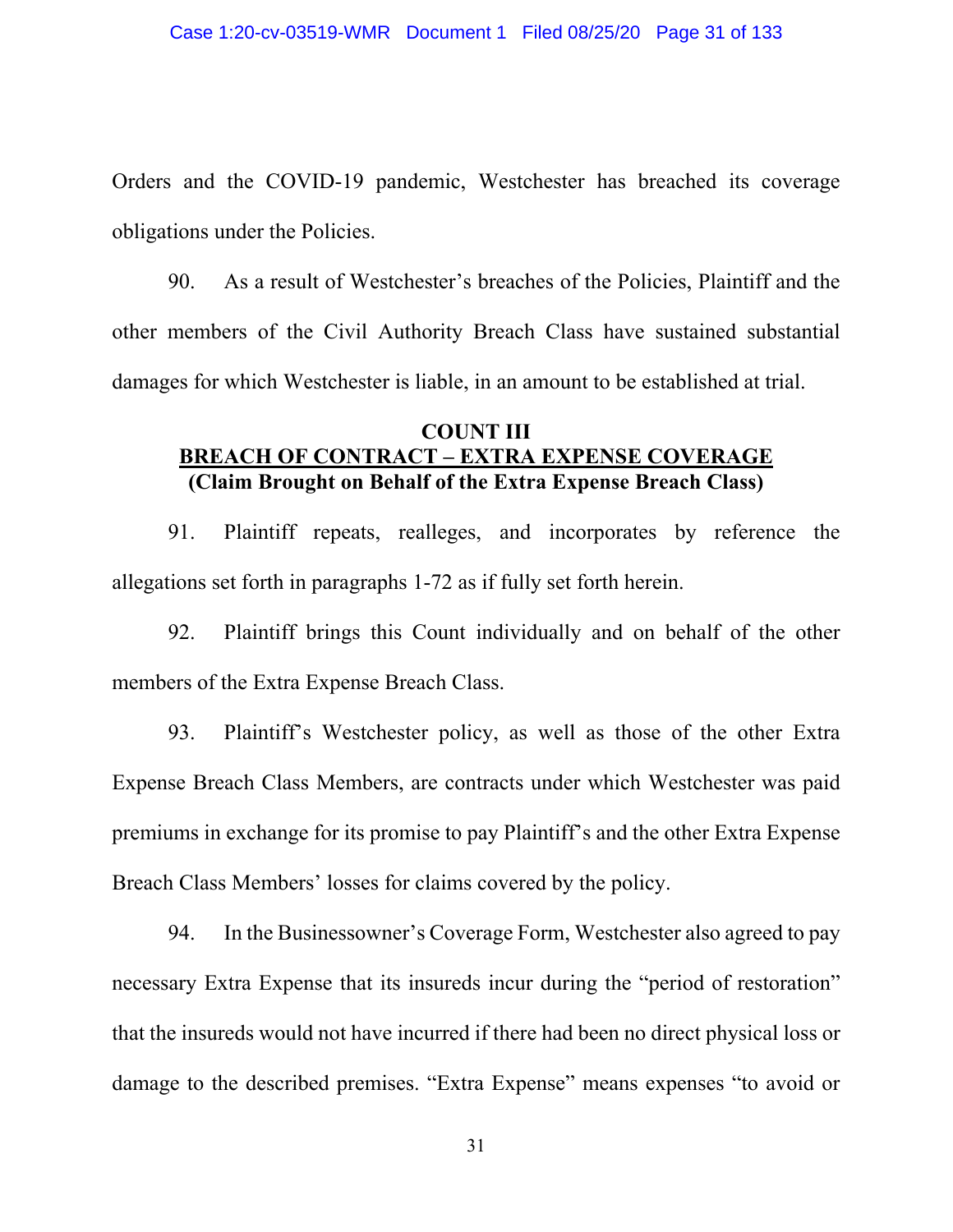minimize the suspension of business and to continue 'operations,'" and to repair or replace property.

95. Due to COVID-19 and the Closure Orders, Plaintiff and the other members of the Extra Expense Breach Class incurred Extra Expense at Covered **Property** 

96. Plaintiff and the other members of the Extra Expense Breach Class have complied with all applicable provisions of the Policies and/or those provisions have been waived by Westchester or Westchester is estopped from asserting them, and yet Westchester has abrogated its insurance coverage obligations pursuant to the Policies' clear and unambiguous terms.

97. By denying coverage for any business losses incurred by Plaintiff and the other members of the Extra Expense Breach Class in connection with the Closure Orders and the COVID-19 pandemic, Westchester has breached its coverage obligations under the Policies.

98. As a result of Westchester's breaches of the Policies, Plaintiff and the other members of the Extra Expense Breach Class have sustained substantial damages for which Westchester is liable, in an amount to be established at trial.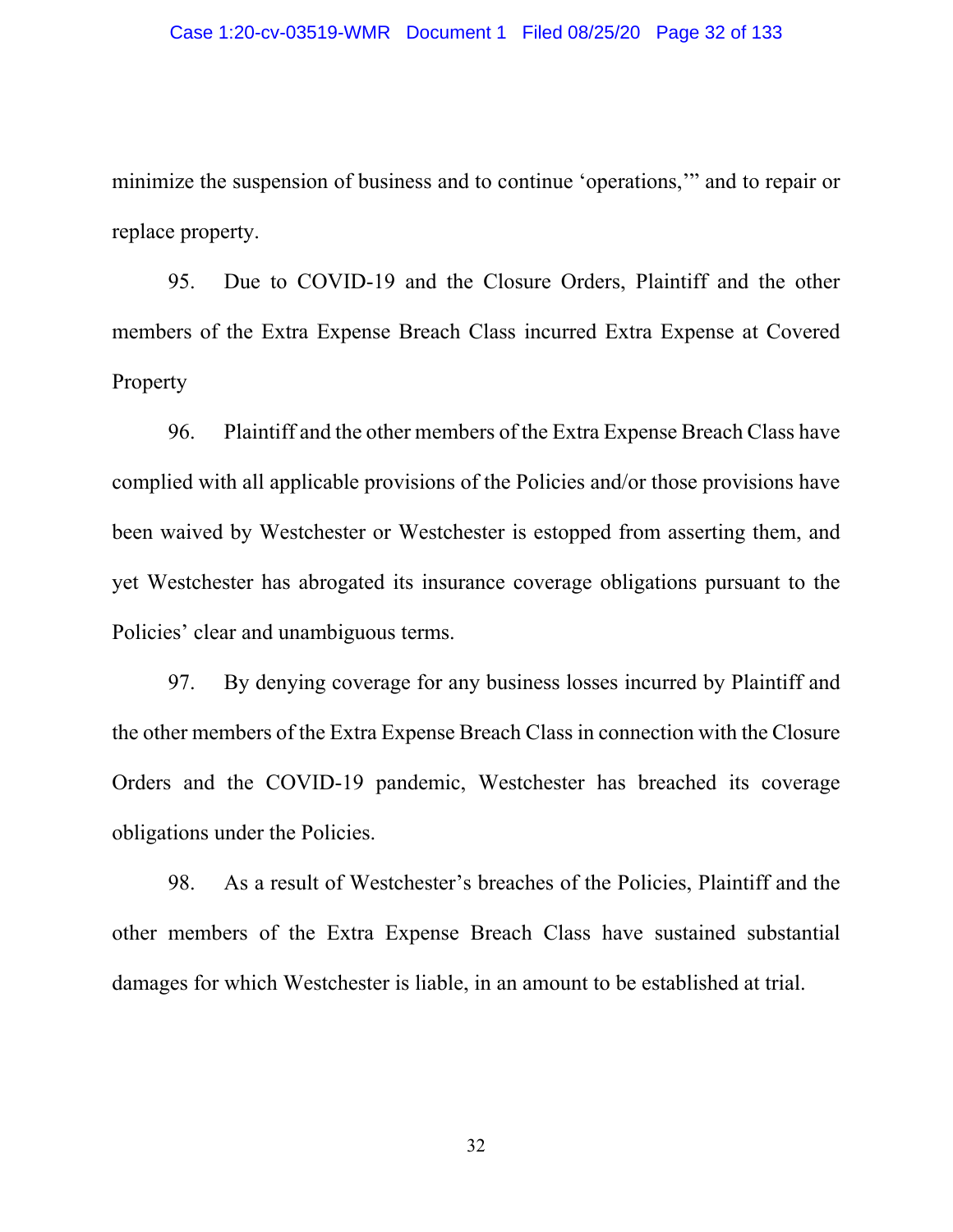#### **COUNT IV BREACH OF CONTRACT – SUE AND LABOR COVERAGE (Claim Brought on Behalf of the Sue and Labor Breach Class)**

99. Plaintiff repeats, realleges, and incorporates by reference the allegations set forth in paragraphs 1-72 as if fully set forth herein.

100. Plaintiff bring this Count individually and on behalf of the other members of the Sue and Labor Breach Class.

101. Plaintiff's Westchester policies, as well as those of the other Sue and Labor Breach Class Members, are contracts under which Westchester was paid premiums in exchange for its promise to pay Plaintiff's and the other Sue and Labor Breach Class Members' losses for claims covered by the policy.

102. In the Businessowner's Coverage Form, Westchester agreed to give due consideration in settlement of a claim to expenses incurred in taking all reasonable steps to protect Covered Property from further damage.

103. In complying with the Closure Orders and otherwise suspending or limiting operations, Plaintiff and other members of the Sue and Labor Breach Class incurred expenses in connection with reasonable steps to protect Covered Property.

104. Plaintiff and the other members of the Sue and Labor Breach Class have complied with all applicable provisions of the Policies and/or those provisions have been waived by Westchester or Westchester is estopped from asserting them, and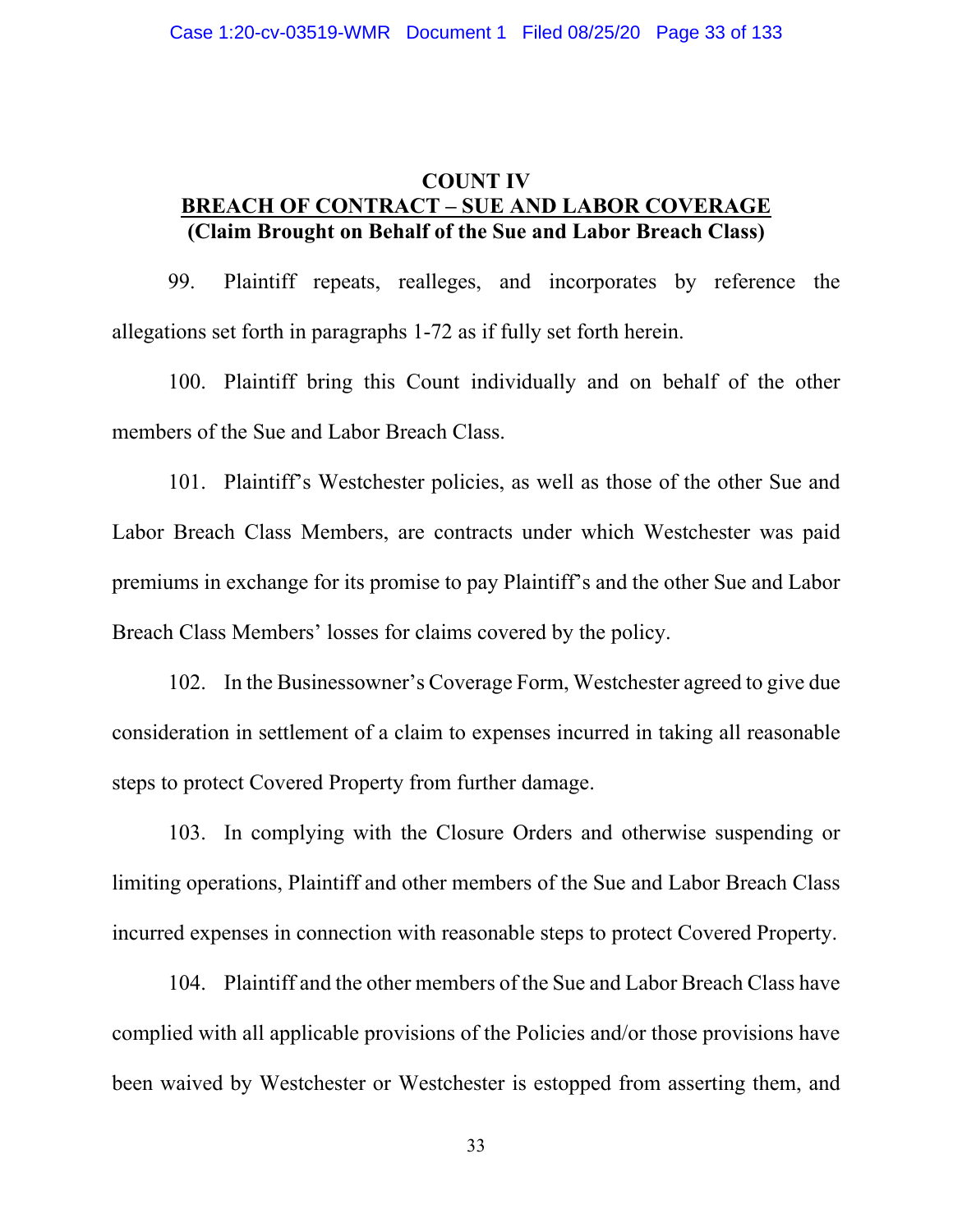yet Westchester has abrogated its insurance coverage obligations pursuant to the Policies' clear and unambiguous terms.

105. By denying coverage for any Sue and Labor expenses incurred by Plaintiff and the other members of the Sue and Labor Breach Class in connection with the Closure Orders and the COVID-19 pandemic, Westchester has breached its coverage obligations under the Policies.

106. As a result of Westchester's breaches of the Policies, Plaintiff and the other members of the Sue and Labor Breach Class have sustained substantial damages for which Westchester is liable, in an amount to be established at trial.

## **Count V DECLARATORY JUDGMENT – BUSINESS INCOME COVERAGE (Claim Brought on Behalf of the Business Income Declaratory Judgment Class)**

107. Plaintiff repeats and realleges Paragraphs 1-72 as if fully set forth herein.

108. Plaintiff brings this Count individually and on behalf of the other members of the Business Income Declaratory Judgment Class.

109. Plaintiff's Westchester policy, as well as those of the other Business Income Declaratory Judgment Class members, are contracts under which Westchester was paid premiums in exchange for its promise to pay Plaintiff's and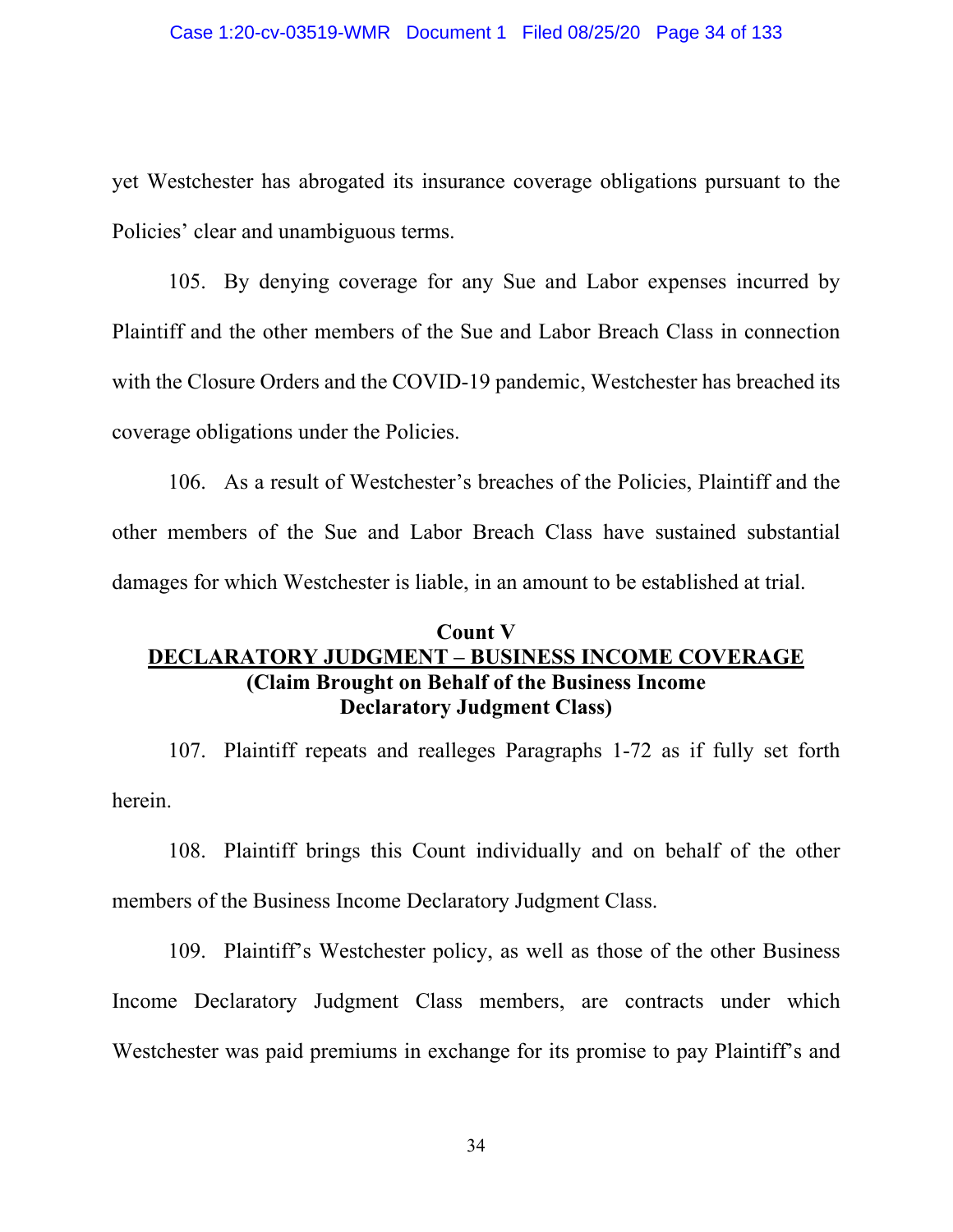the other Business Income Declaratory Judgment Class members' losses for claims covered by the Policies.

110. Plaintiff and the other Business Income Declaratory Judgment Class Members have complied with all applicable provisions of the Policies and/or those provisions have been waived by Westchester or Westchester is estopped from asserting them, and yet Westchester has abrogated its insurance coverage obligations pursuant to the policies' clear and unambiguous terms and has wrongfully and illegally refused to provide coverage to which Plaintiff and the other Business Income Declaratory Judgment Class Members are entitled.

111. Westchester has denied claims related to COVID-19 on a uniform and class wide basis, without individual bases or investigations, such that the Court can render declaratory judgment irrespective of whether members of the Class have filed a claim.

112. An actual case or controversy exists regarding Plaintiff's and the other Business Income Declaratory Judgment Class Members' rights and Westchester's obligations under the policies to reimburse Plaintiff for the full amount of Business Income losses incurred by Plaintiff and the other Business Income Declaratory Judgment Class Members in connection with the suspension of their businesses stemming from the COVID-19 pandemic.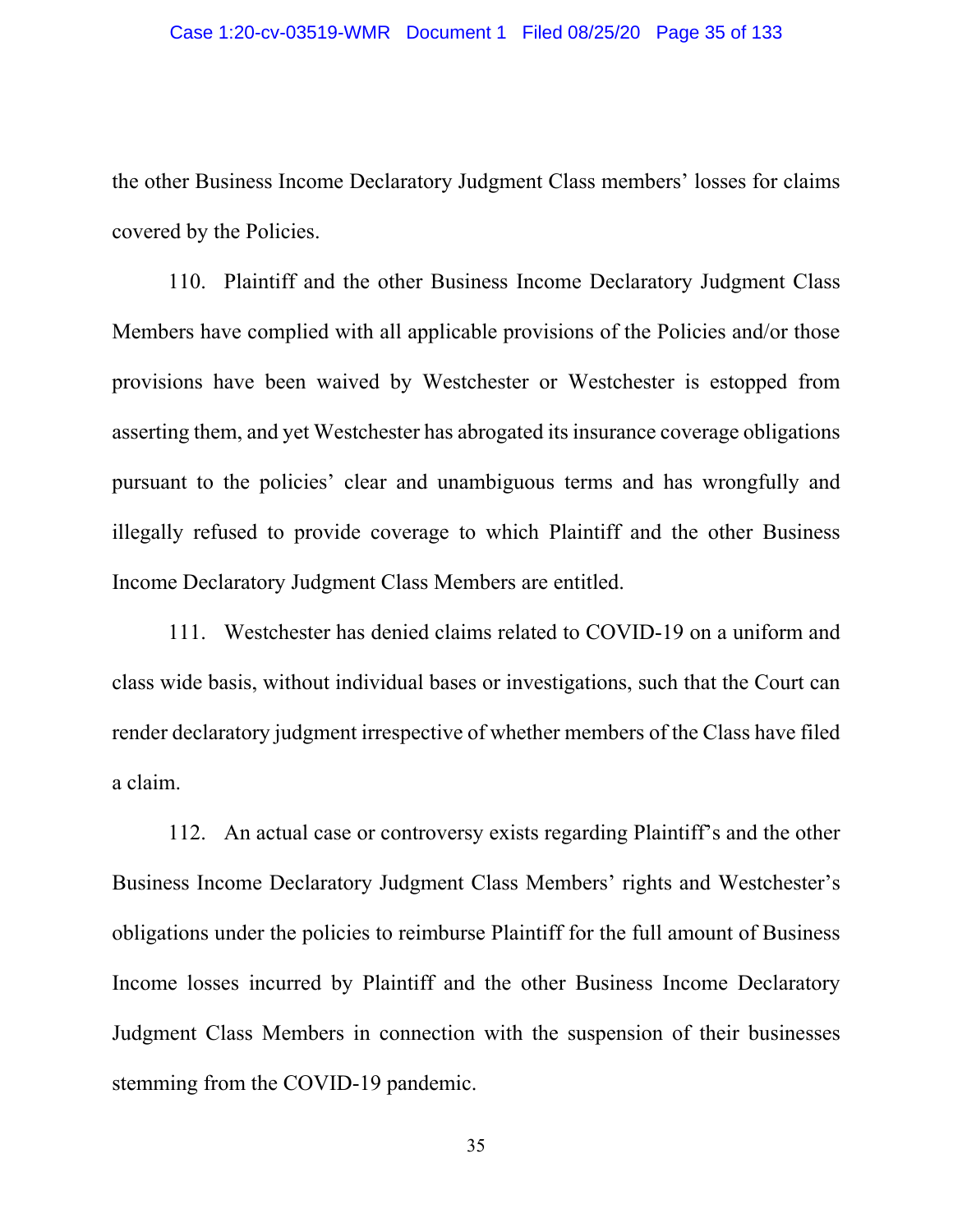113. Pursuant to 28 U.S.C. § 2201, Plaintiff and the other Business Income Declaratory Judgment Class Members seek a declaratory judgment from this Court declaring the following:

- i. Plaintiff's and the other Business Income Declaratory Judgment Class Members' Business Income losses incurred in connection with the Closure Orders and the necessary interruption of their businesses stemming from the COVID-19 pandemic are insured losses under their policies; and
- ii. Westchester is obligated to pay Plaintiff and the other Business Income Declaratory Judgment Class members for the full amount of the Business Income losses incurred and to be incurred in connection with the Closure Orders during the period of restoration and the necessary interruption of their businesses stemming from the COVID-19 pandemic.

### **COUNT VI DECLARATORY JUDGMENT – CIVIL AUTHORITY COVERAGE (Claim Brought on Behalf of the Civil Authority Declaratory Judgment Class)**

114. Plaintiff repeats and realleges Paragraphs 1-72 as if fully set forth herein.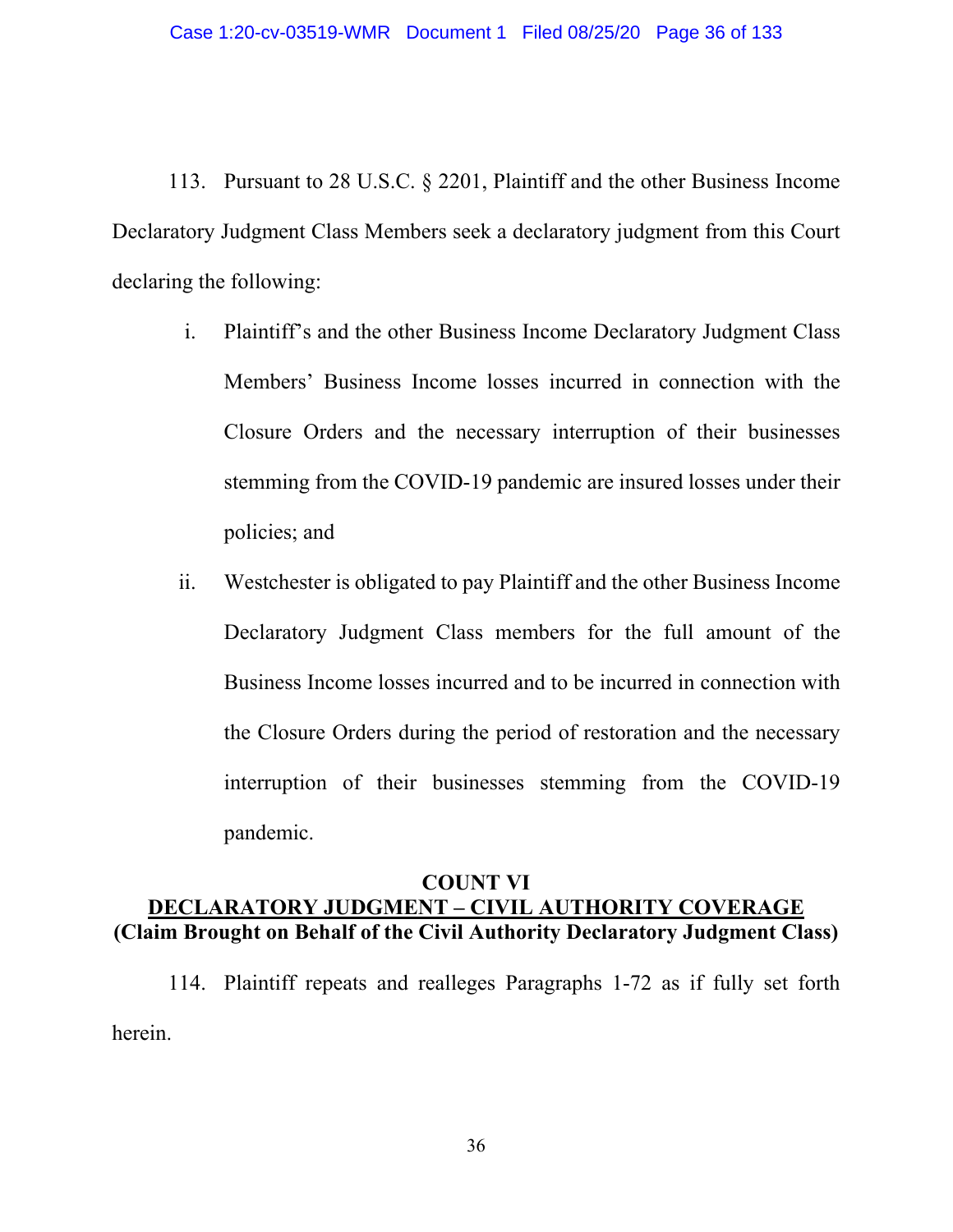115. Plaintiff brings this Count individually and on behalf of the other members of the Civil Authority Declaratory Judgment Class.

116. Plaintiff's Westchester insurance policy, as well as those of the other Civil Authority Declaratory Judgment Class Members, are contracts under which Westchester was paid premiums in exchange for its promise to pay Plaintiff's and the other Civil Authority Declaratory Judgment Class Members' losses for claims covered by the policy.

117. Plaintiff and the other Civil Authority Declaratory Judgment Class Members have complied with all applicable provisions of the policies and/or those provisions have been waived by Westchester or Westchester is estopped from asserting them, and yet Westchester has abrogated its insurance coverage obligations pursuant to the policies' clear and unambiguous terms and has wrongfully and illegally refused to provide coverage to which Plaintiff and the other Class Members are entitled.

118. Westchester has denied claims related to COVID-19 on a uniform and class wide basis, without individual bases or investigations, such that the Court can render declaratory judgment irrespective of whether members of the Class have filed a claim.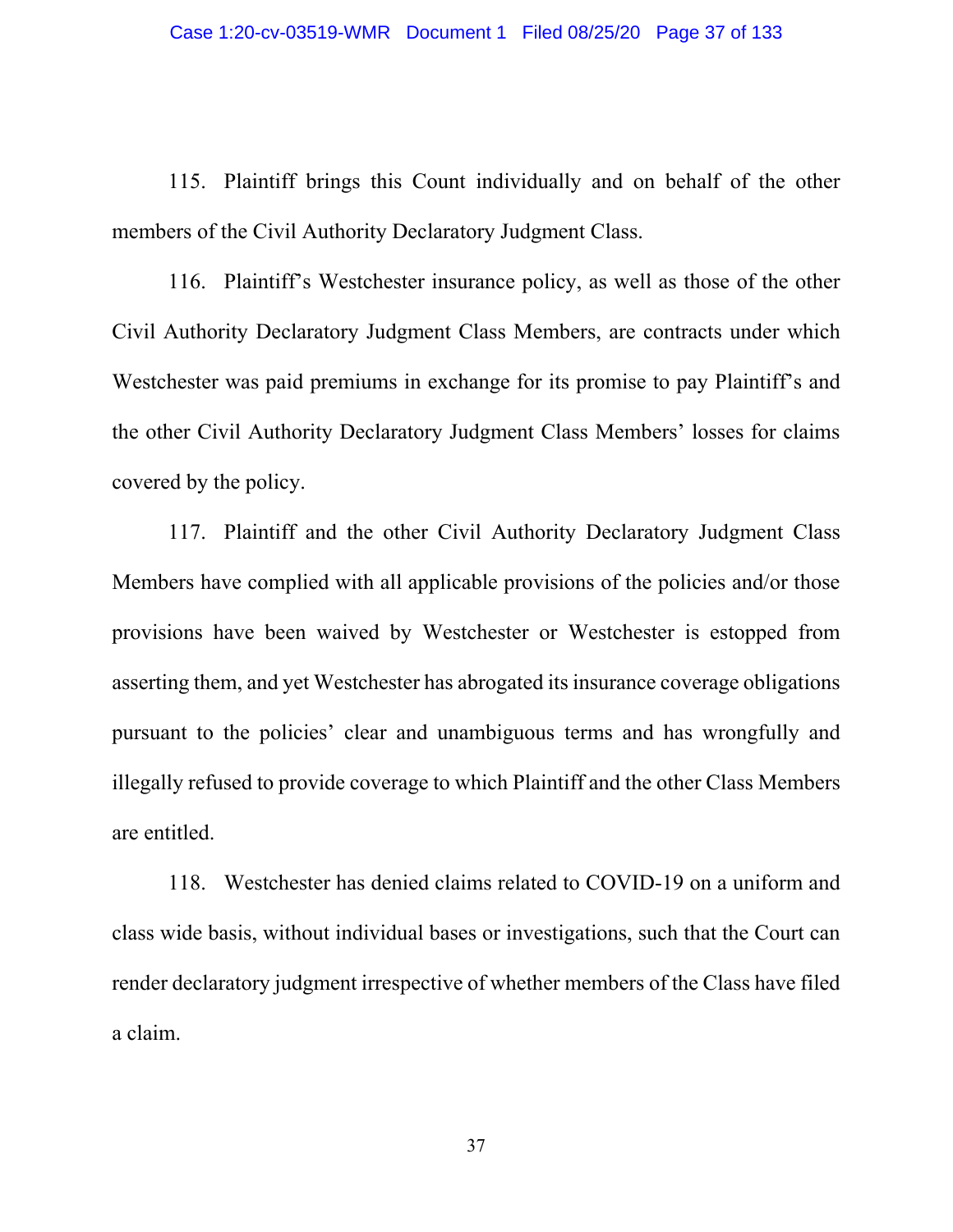119. An actual case or controversy exists regarding Plaintiff's and the other Civil Authority Declaratory Judgment Class Members' rights and Westchester's obligations under the policies to reimburse Plaintiff and the other Civil Authority Declaratory Judgment Class Members for the full amount of covered Civil Authority losses incurred by Plaintiff and the other Civil Authority Declaratory Judgment Class Members in connection with Closure Orders and the necessary interruption of their businesses stemming from the COVID-19 pandemic.

120. Pursuant to 28 U.S.C. § 2201, Plaintiff and the other Civil Authority Declaratory Judgment Class Members seek a declaratory judgment from this Court declaring the following:

- i. Plaintiff's and the other Civil Authority Declaratory Judgment Class Members' Civil Authority losses incurred in connection with the Closure Orders and the necessary interruption of their businesses stemming from the COVID-19 pandemic are insured losses under their policies; and
- ii. Westchester is obligated to pay Plaintiff and the other Civil Authority Declaratory Judgment Class Members the full amount of the Civil Authority losses incurred and to be incurred in connection with the covered losses related to the Closure Orders and the necessary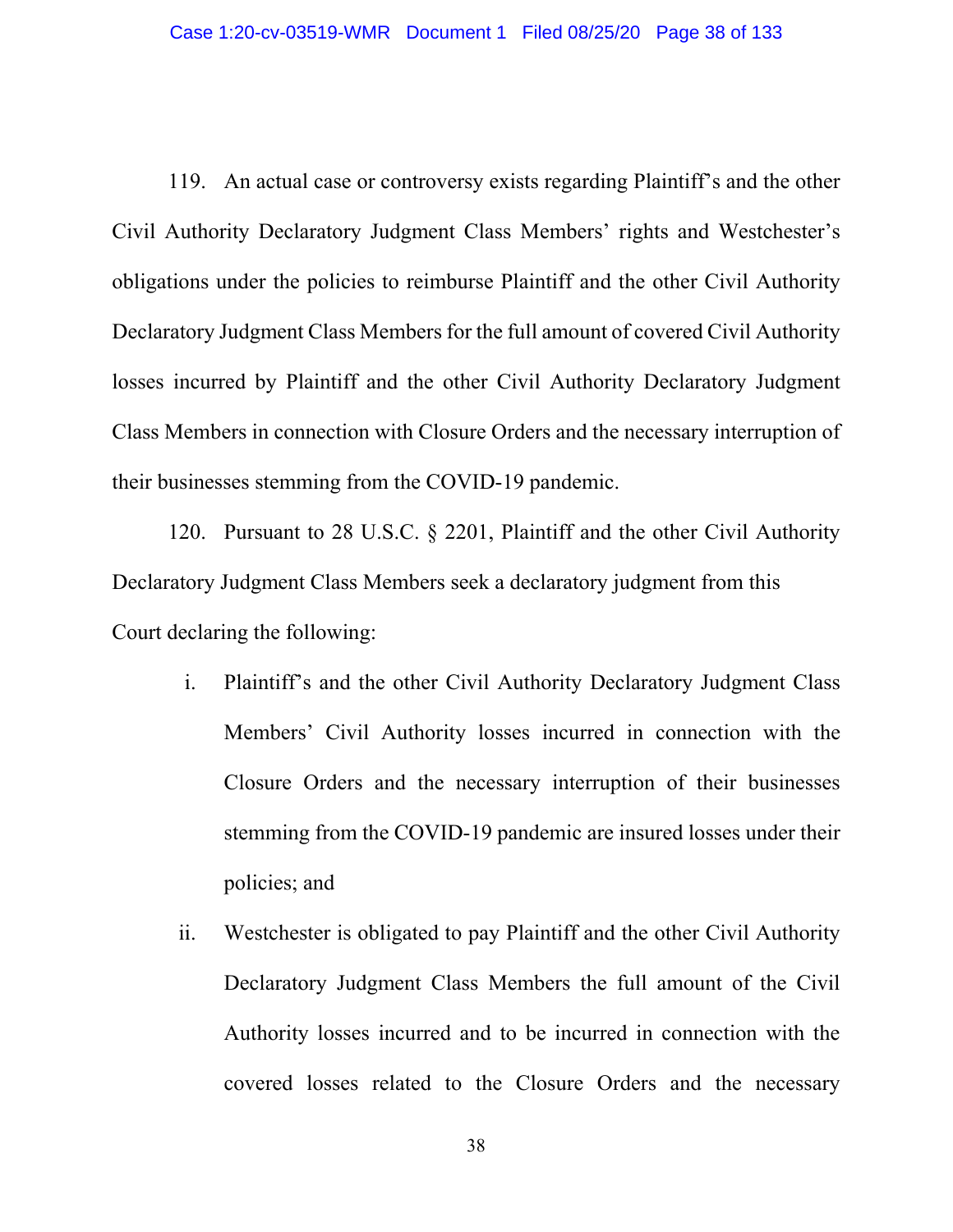interruption of their businesses stemming from the COVID-19 pandemic.

#### **COUNT VII DECLARATORY JUDGMENT – EXTRA EXPENSE COVERAGE (Claim Brought on Behalf of the Extra Expense Declaratory Judgment Class)**

121. Plaintiff repeats and realleges Paragraphs 1-72 as if fully set forth herein.

122. Plaintiff brings this Count individually and on behalf of the other members of the Extra Expense Declaratory Judgment Class.

123. Plaintiff's Westchester insurance policy, as well as those of the other Extra Expense Declaratory Judgment Class Members, are contracts under which Westchester was paid premiums in exchange for its promise to pay Plaintiff's and the other Extra Expense Declaratory Judgment Class Members' losses for claims covered by the policy.

124. Plaintiff and the other Extra Expense Declaratory Judgment Class Members have complied with all applicable provisions of the policies and/or those provisions have been waived by Westchester or Westchester is estopped from asserting them, and yet Westchester has abrogated its insurance coverage obligations pursuant to the policies' clear and unambiguous terms and has wrongfully and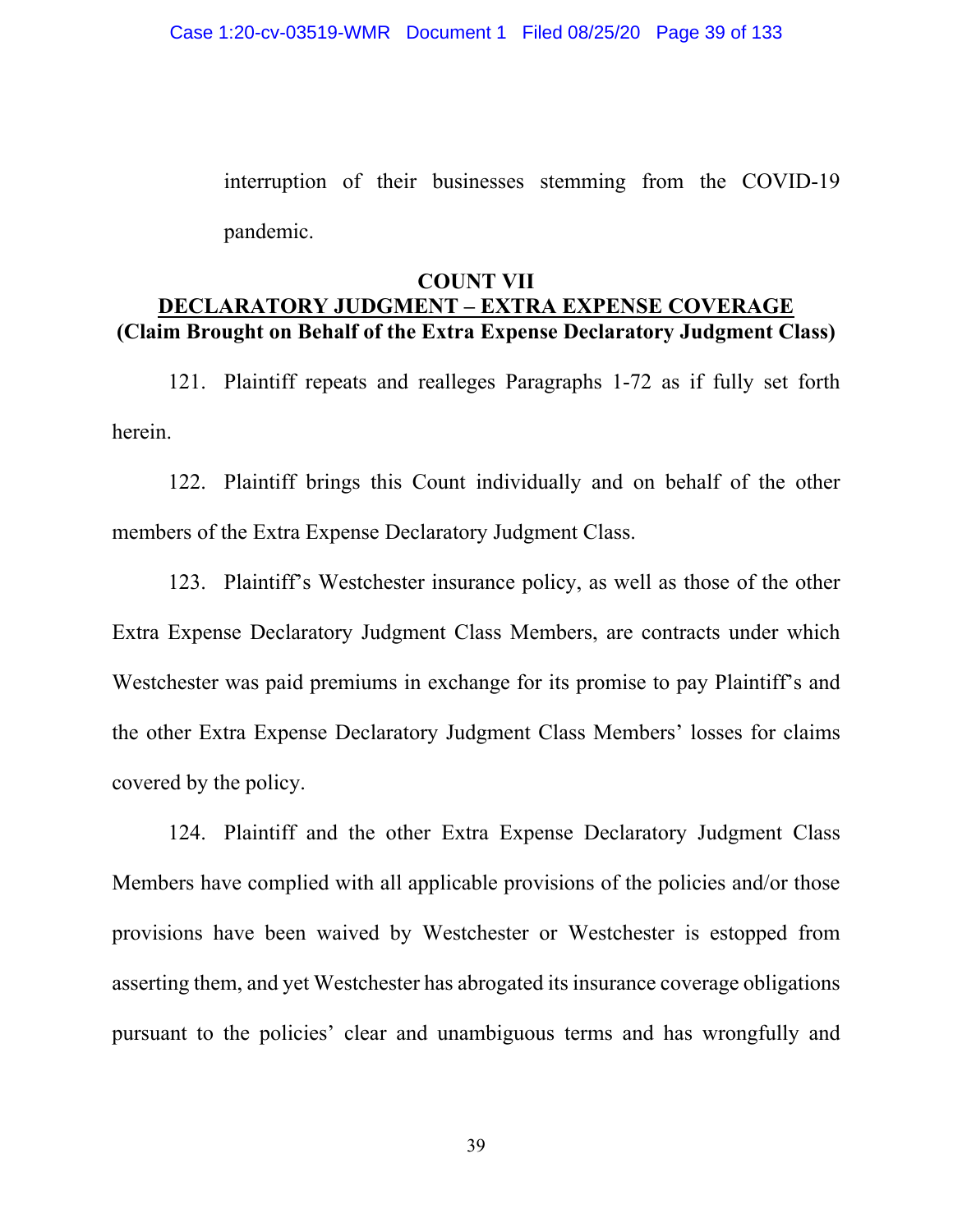illegally refused to provide coverage to which Plaintiff and the other Class Members are entitled.

125. Westchester has denied claims related to COVID-19 on a uniform and class wide basis, without individual bases or investigations, such that the Court can render declaratory judgment irrespective of whether members of the Class have filed a claim.

126. An actual case or controversy exists regarding Plaintiff's and the other Extra Expense Declaratory Judgment Class Members' rights and Westchester's obligations under the policies to reimburse Plaintiff and the other Extra Expense Declaratory Judgment Class Members for the full amount of Extra Expense losses incurred in connection with Closure Orders and the necessary interruption of their businesses stemming from the COVID-19 pandemic.

127. Pursuant to 28 U.S.C. § 2201, Plaintiff and the other Extra Expense Declaratory Judgment Class Members seek a declaratory judgment from this Court declaring the following:

i. Plaintiff's and the other Extra Expense Declaratory Judgment Class Members' Extra Expense losses incurred in connection with the Closure Orders and the necessary interruption of their businesses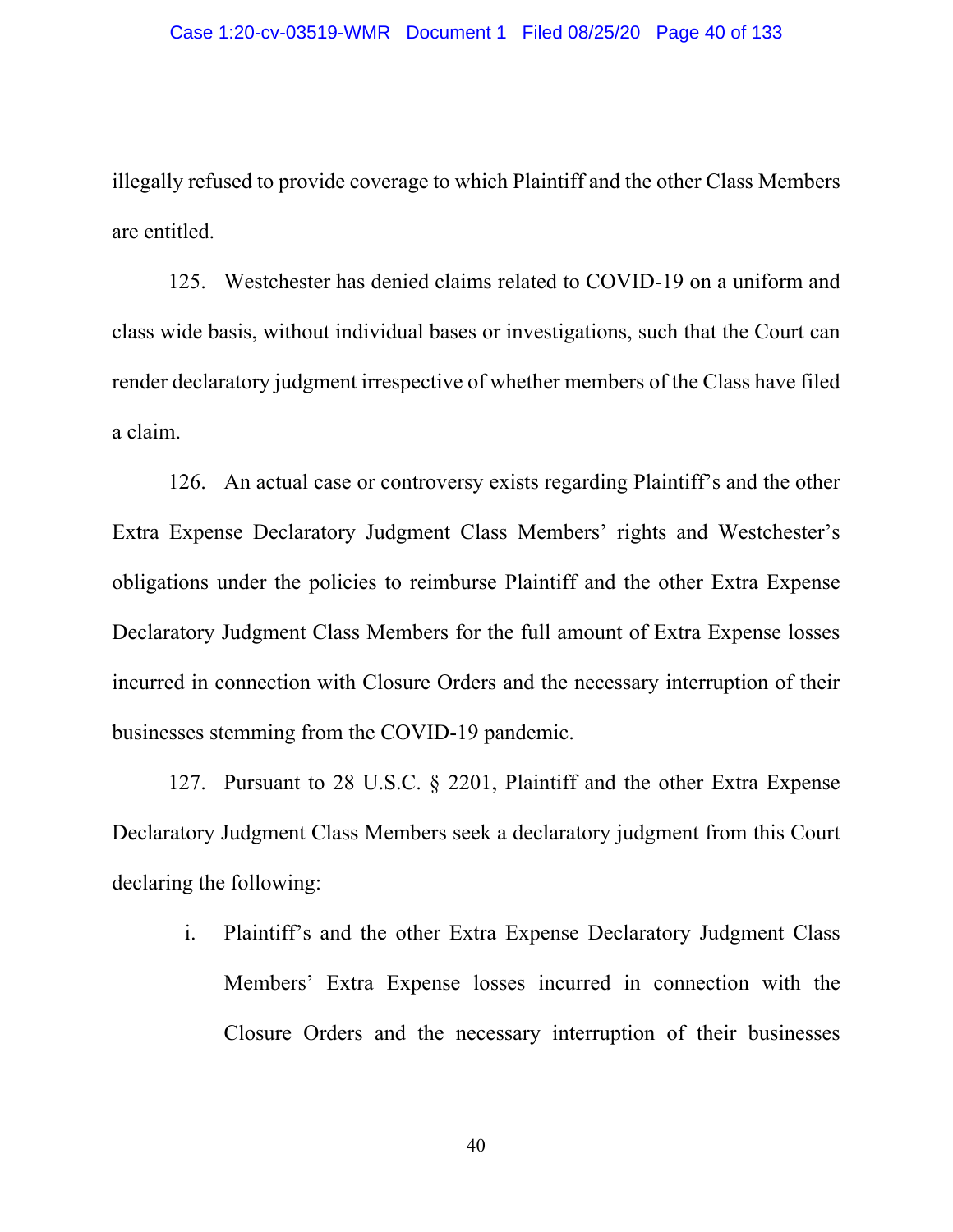stemming from the COVID-19 pandemic are insured losses under their policies; and

ii. Westchester is obligated to pay Plaintiff and the other Extra Expense Declaratory Judgment Class Members for the full amount of the Extra Expense losses incurred and to be incurred in connection with the covered losses related to the Closure Orders during the period of restoration and the necessary interruption of their businesses stemming from the COVID-19 pandemic.

### **COUNT VIII DECLARATORY JUDGMENT – SUE AND LABOR COVERAGE (Claim Brought on Behalf of the Sue and Labor Declaratory Judgment Class)**

128. Plaintiff repeats and realleges Paragraphs 1-72 as if fully set forth herein.

129. Plaintiff brings this Count individually and on behalf of the other members of the Sue and Labor Declaratory Judgment Class.

130. Plaintiff's Westchester insurance policy, as well as those of the other Sue and Labor Declaratory Judgment Class Members, are contracts under which Westchester was paid premiums in exchange for its promise to pay Plaintiff's and the other Sue and Labor Declaratory Judgment Class Members' reasonably incurred expenses to protect Covered Property.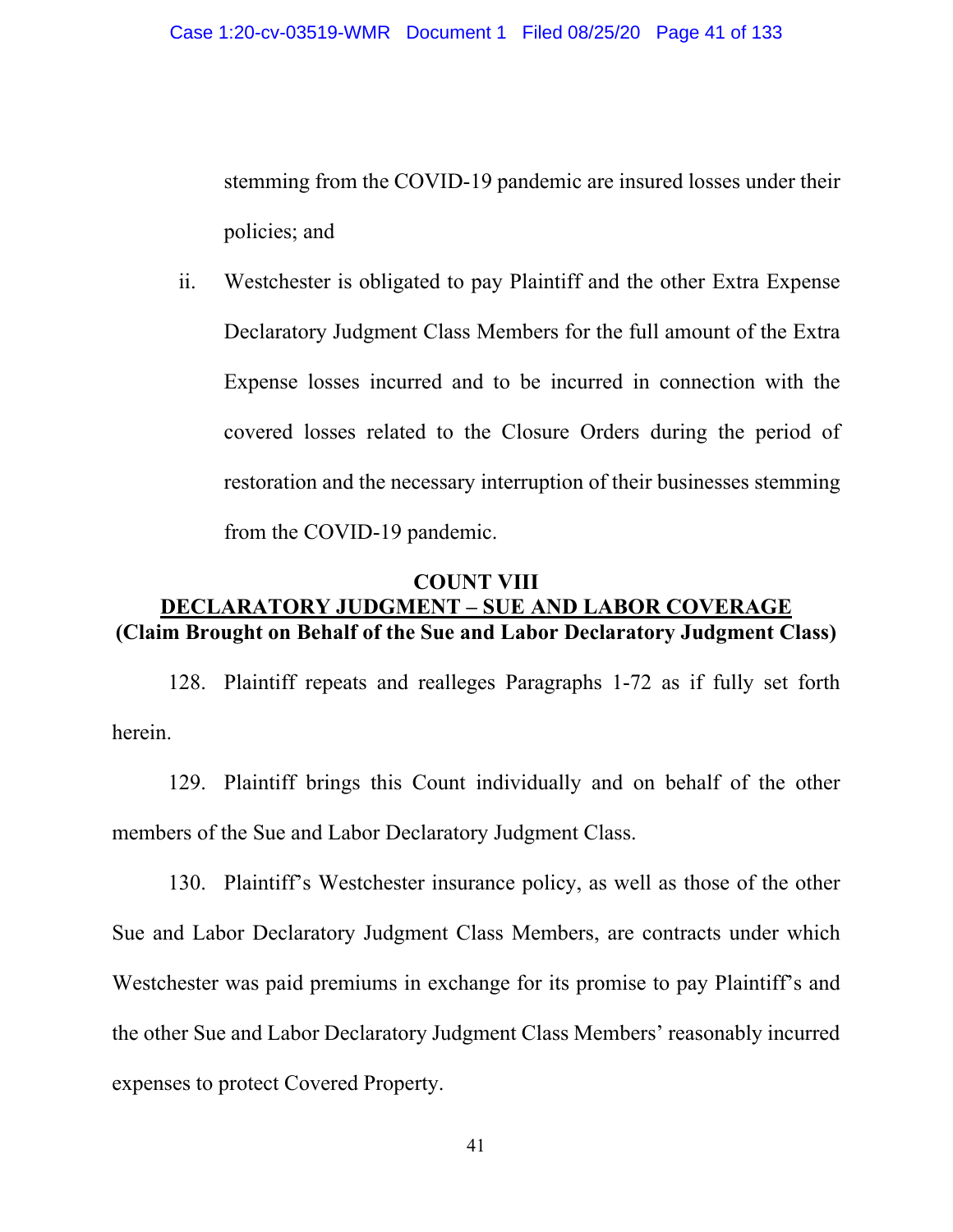131. Plaintiff and the other Sue and Labor Declaratory Judgment Class Members have complied with all applicable provisions of the policies and/or those provisions have been waived by Westchester or Westchester is estopped from asserting them, and yet Westchester has abrogated its insurance coverage obligations pursuant to the policies' clear and unambiguous terms and has wrongfully and illegally refused to provide coverage to which Plaintiff is entitled.

132. Westchester has denied claims related to COVID-19 on a uniform and class wide basis, without individual bases or investigations, such that the Court can render declaratory judgment irrespective of whether members of the Class have filed a claim.

133. An actual case or controversy exists regarding Plaintiff's and the other Sue and Labor Declaratory Judgment Class Members' rights and Westchester's obligations under the policies to reimburse Plaintiff and the other Sue and Labor Declaratory Judgment Class Members for the full amount Plaintiff and the other members of the Sue and Labor Declaratory Judgment Class reasonably incurred to protect Covered Property from further damage by COVID-19.

134. Pursuant to 28 U.S.C. § 2201, Plaintiff and the other Sue and Labor Declaratory Judgment Class Members seek a declaratory judgment from this Court declaring the following: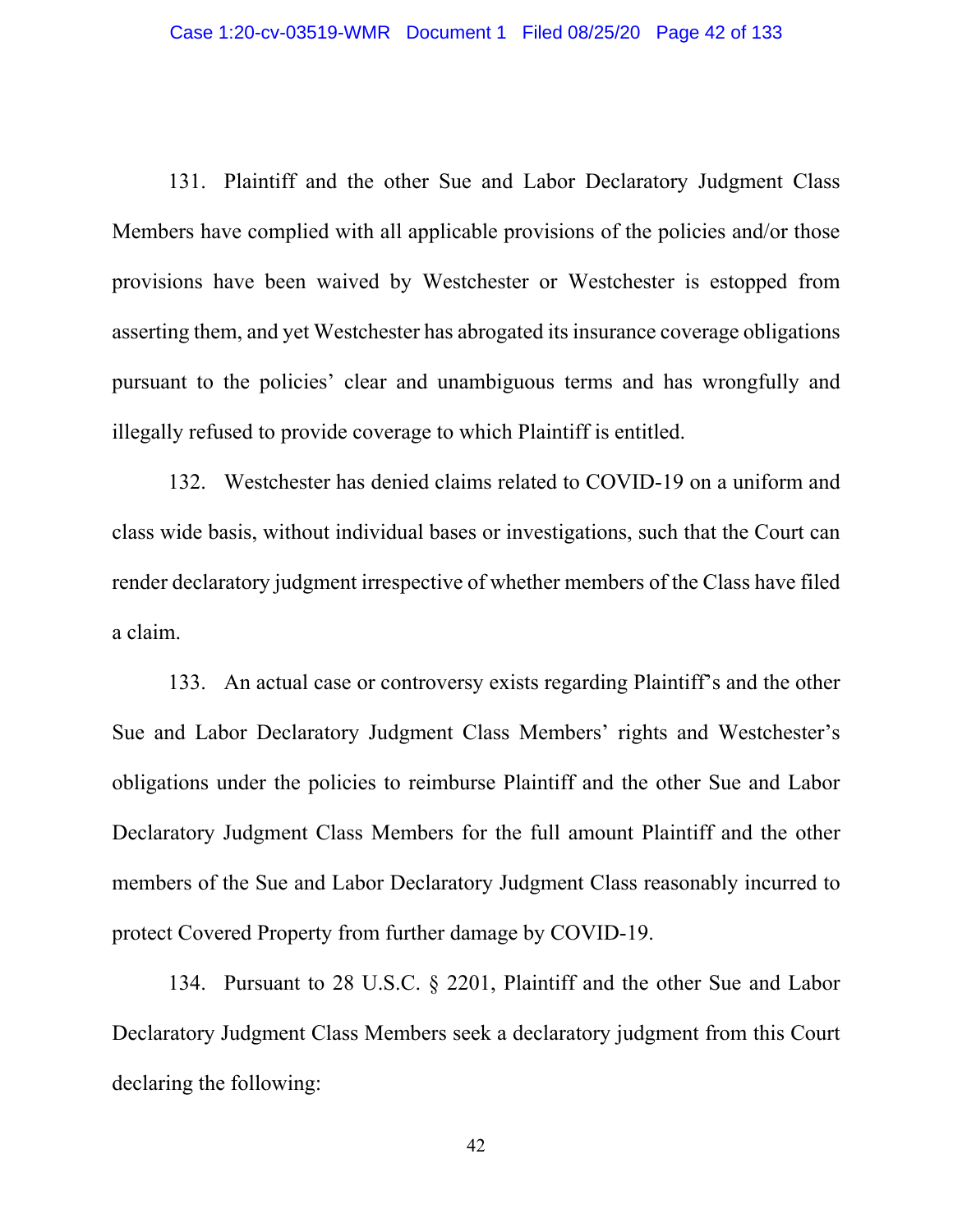- i. Plaintiff's and the other Sue and Labor Declaratory Judgment Class Members' reasonably incurred expenses to protect Covered Property from further damage by COVID-19 are insured losses under their policies; and
- ii. Westchester is obligated to pay Plaintiff and the other Sue and Labor Declaratory Judgment Class Members for the full amount of the expenses they reasonably incurred to protect Covered Property from further damage by COVID-19.

#### **VII. REQUEST FOR RELIEF**

WHEREFORE, Plaintiff, individually and on behalf of the other Class Members, respectfully requests that the Court enter judgment in its favor and against Defendant as follows:

a. Entering an order certifying the proposed nationwide Classes, as requested herein, designating Plaintiff as Class representative, and appointing Plaintiff's undersigned attorneys as Counsel for the Classes;

b. Entering judgment on Counts I-IV in favor of Plaintiff and the Members of the Business Income Breach Class, the Civil Authority Breach Class, the Ingress and Egress Breach Class, the Extra Expense Breach Class, and the Sue and Labor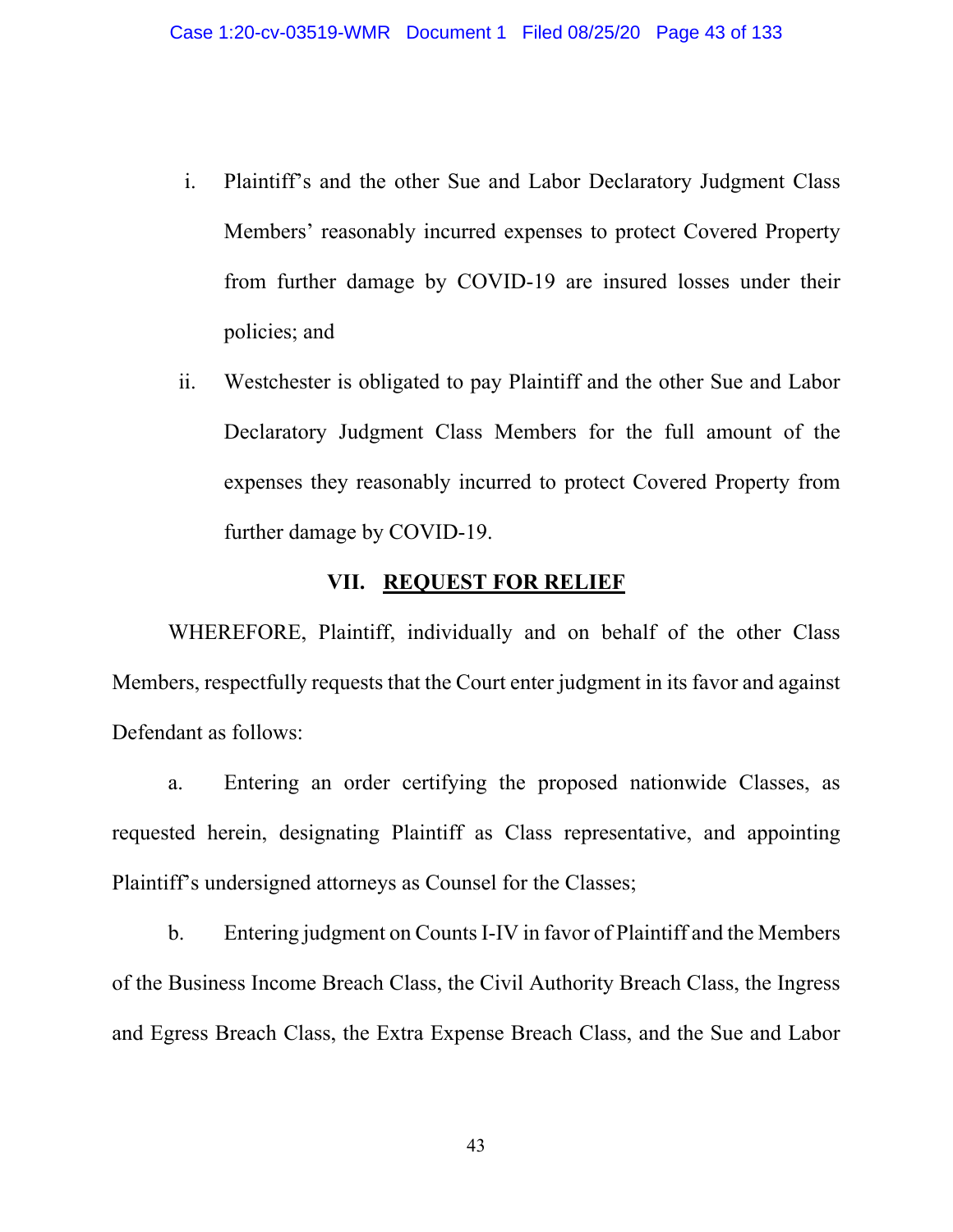Breach Class; and awarding damages for breach of contract in an amount to be determined at trial;

c. Entering declaratory judgments on Counts V-VIII in favor of Plaintiff and the members of the Business Income Declaratory Judgment Class, the Civil Authority Declaratory Judgment Class, the Extra Expense Declaratory Judgment Class, and the Sue and Labor Declaratory Judgment Class as follows:

- i. Business Income, Civil Authority, Extra Expense, and Sue and Labor losses incurred in connection with the Closure Orders and the necessary interruption of their businesses stemming from the COVID-19 pandemic are insured losses under their policies; and
- ii. Westchester is obligated to pay for the full amount of the Business Income, Civil Authority, Extra Expense, and Sue and Labor losses incurred and to be incurred related to COVID-19, the Closure Orders and the necessary interruption of their businesses stemming from the COVID-19 pandemic;

d. Ordering Defendant to pay both pre- and post-judgment interest on any amounts awarded;

- e. Ordering Defendant to pay attorneys' fees and costs of suit; and
- f. Ordering such other and further relief as may be just and proper.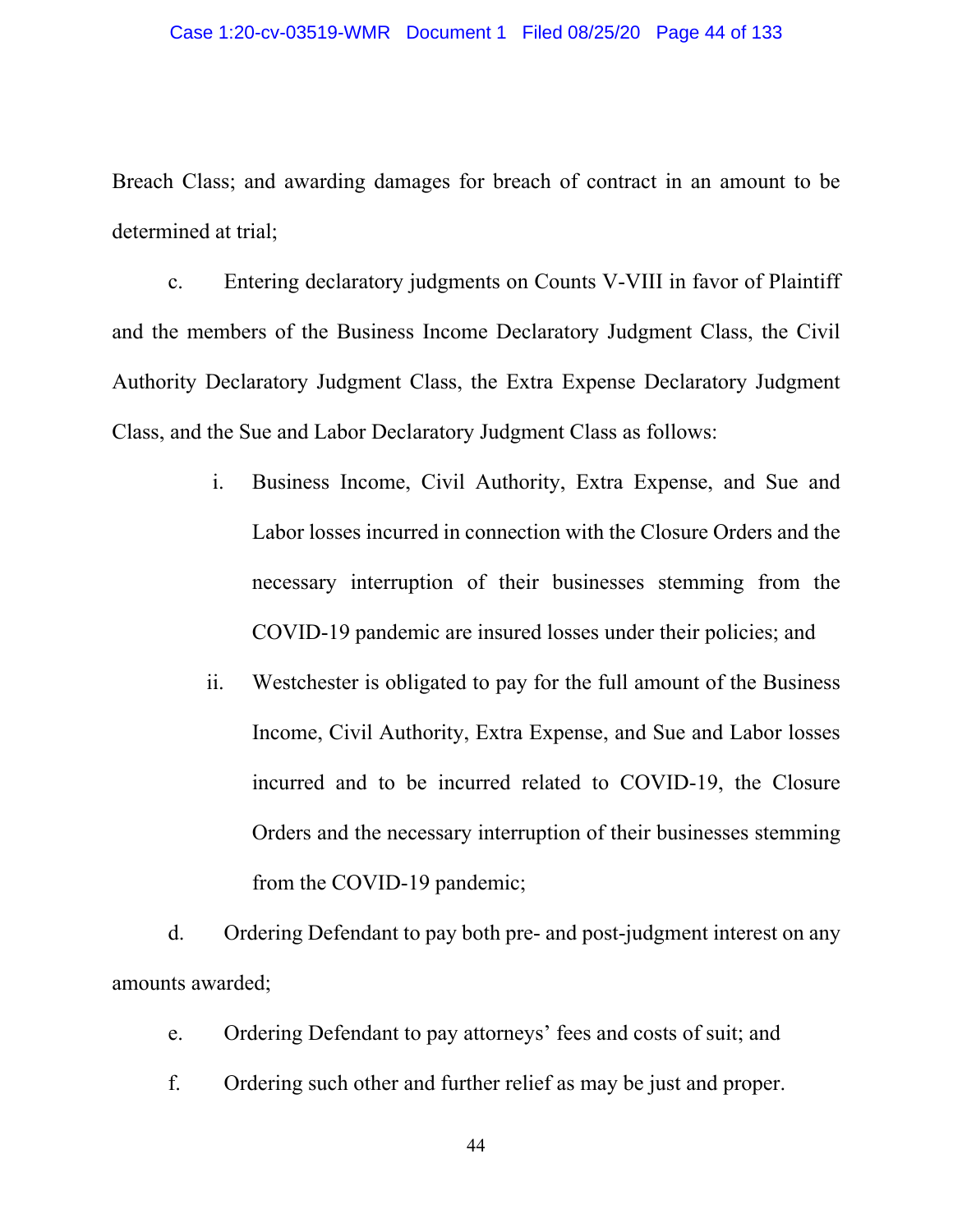## **VIII. JURY DEMAND**

Plaintiff hereby demands a trial by jury on all claims so triable.

Respectfully submitted on this 25th day of August, 2020,

*/s/ Chris D. Glover*  Chris D. Glover **BEASLEY, ALLEN, CROW, METHVIN, PORTIS & MILES, P.C.** 2839 Paces Ferry Road SE, Suite 400 Atlanta, Georgia 30339 Telephone: (404)751-1162 Facsimile: (855) 674-1818 chris.glover@beasleyallen.com

W. Daniel "Dee" Miles, III C. Gibson Vance Rachel N. Boyd Paul W. Evans **BEASLEY, ALLEN, CROW, METHVIN, PORTIS & MILES, P.C.** 218 Commerce Street Montgomery, AL 36104 Telephone: (334) 269-2343 Facsimile: (334) 954-7555 dee.miles@beasleyallen.com gibson.vance@beasleyallen.com rachel.boyd@beasleyallen.com paul.evans@beasleyallen.com

Richard M. Golomb, Esq. Kenneth J. Grunfeld, Esq. **GOLOMB & HONIK, P.C.** 1835 Market Street, Suite 2900 Philadelphia, PA 19103 Telephone: (215) 985-9177